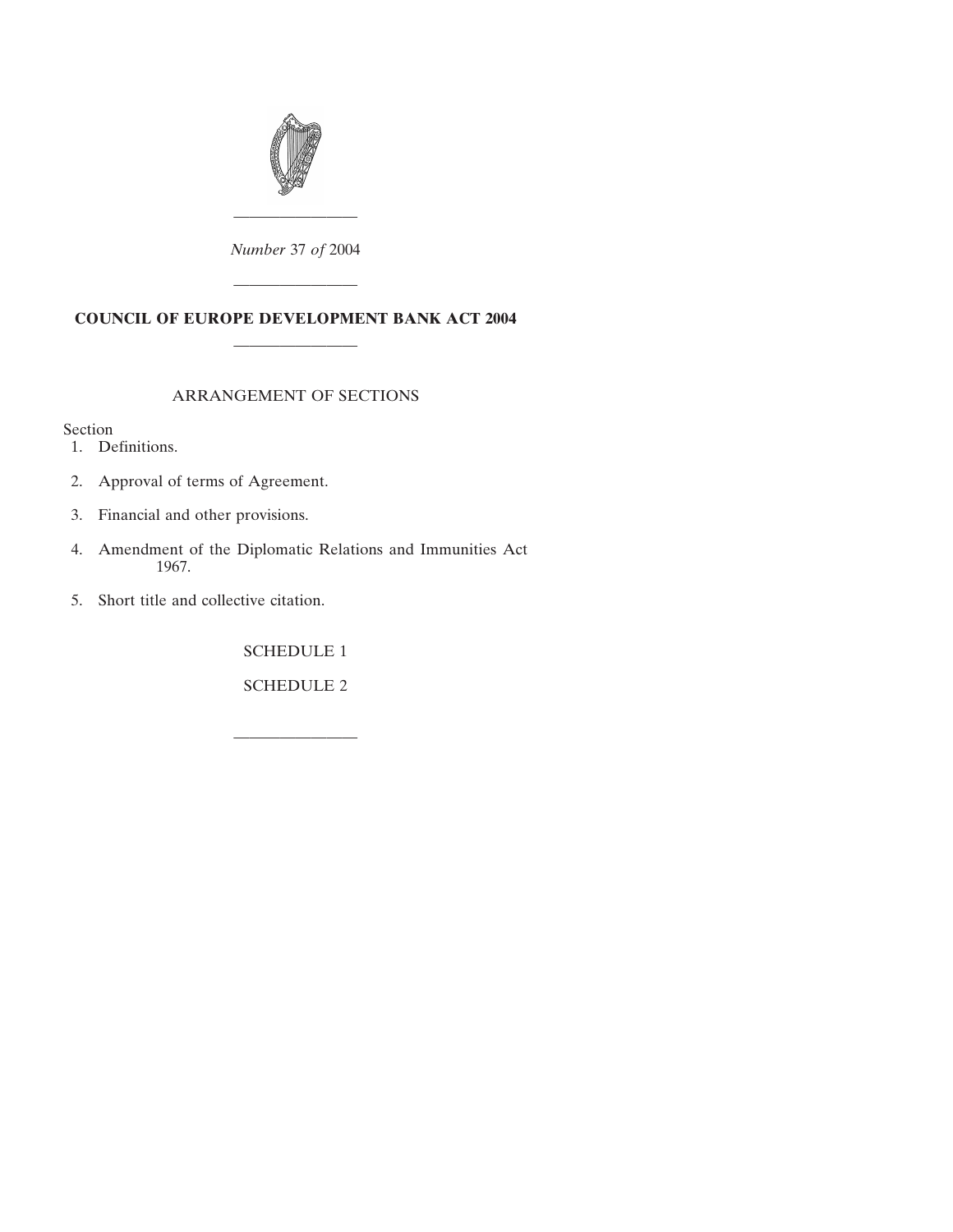Acts Referred to

 $\overline{\phantom{a}}$ 

Diplomatic Relations and Immunities Act 1967 1967, No. 8

Diplomatic Relations and Immunities Acts 1967 and 1976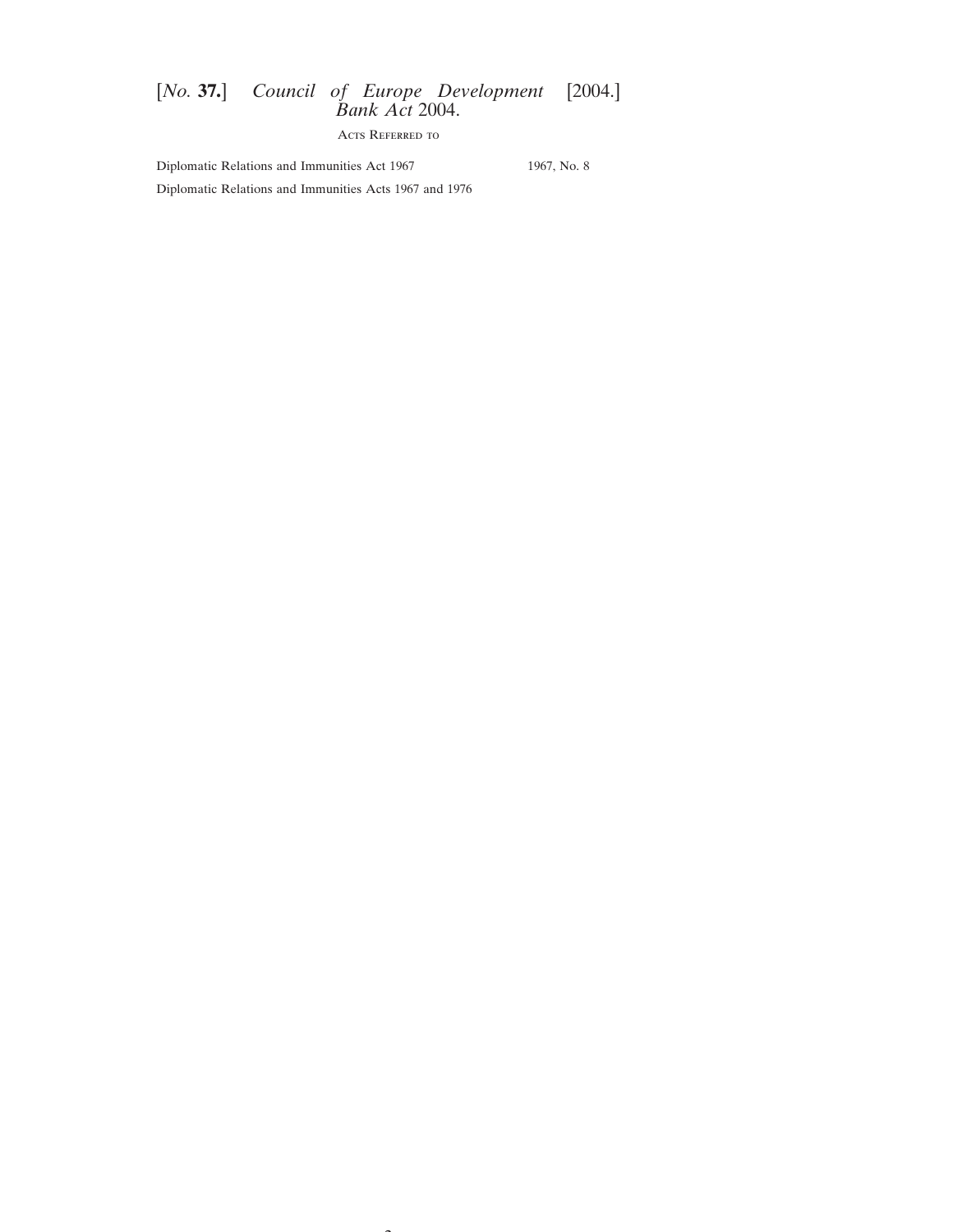<span id="page-2-0"></span>

*Number* 37 *of* 2004

————————

# **COUNCIL OF EUROPE DEVELOPMENT BANK ACT 2004** ————————

————————

AN ACT TO PROVIDE FOR THE APPROVAL OF THE TERMS OF THE AGREEMENT FOR THE COUNCIL OF EUROPE DEVELOPMENT BANK AND TO PROVIDE FOR MATTERS (INCLUDING PAYMENTS) RELATED TO THAT AGREEMENT. [27*th November*, 2004]

BE IT ENACTED BY THE OIREACHTAS AS FOLLOWS:

**1.**—In this Act—

Definitions.

''Agreement'' means the Articles of Agreement of the Council of Europe Development Bank, the text of which is set out in *Schedule 1* to this Act;

''Bank'' means the Council of Europe Development Bank, which was formerly known and is referred to in the Third Protocol to the General Agreement on Privileges and Immunities of the Council of Europe done at Strasbourg on 6 March 1959 as the Council of Europe Resettlement Fund, and whose name was duly changed on 1 November 1999.

**2.**—The terms of the Agreement (which is set out in *Schedule 1* Approval of terms to this Act) and the Third Protocol to the General Agreement on of Agreement. the Privileges and Immunities of the Council of Europe (which is set out in *Schedule 2* to this Act) are hereby approved.

**3.**—(1) Payments under the Agreement in respect of subscription Financial and other to the Bank, as and when such payments become appropriate to be provisions.made on behalf of the State, shall be made out of the Central Fund or the growing produce thereof.

(2) Any moneys received on behalf of the State from the Bank shall be placed to the credit of the account of the Exchequer and shall form part of the Central Fund and be available in any manner in which that Fund is available.

(3) The Central Bank and Financial Services Authority of Ireland shall act as a depository for the holdings in Euro and other assets of the Bank.

(4) This section comes into operation on the day on which the State becomes a member of the Bank in accordance with the terms of the Agreement.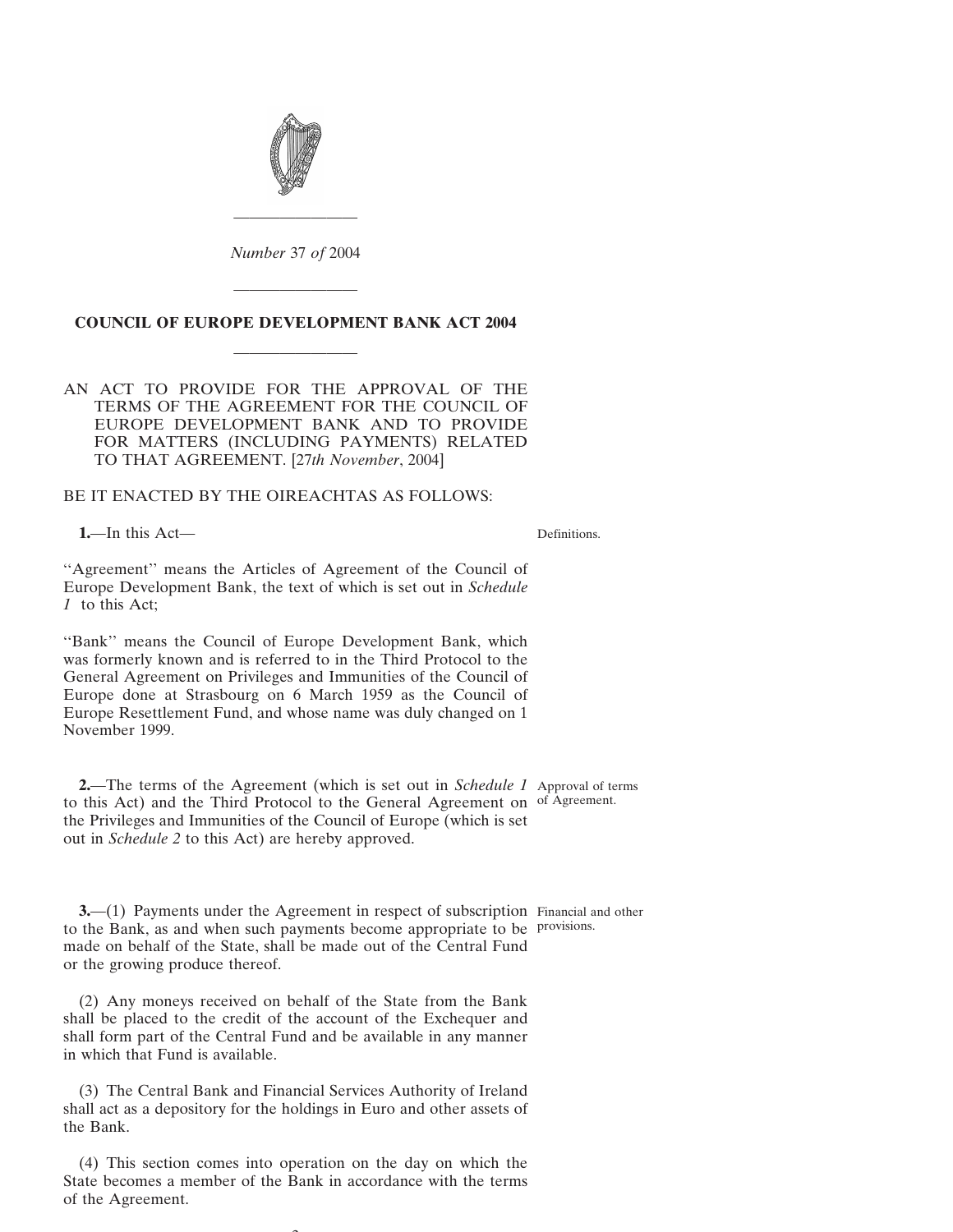<span id="page-3-0"></span>Amendment of the Relations and **4.**—The Diplomatic Relations and Immunities Act 1967 is amended—

(*a*) in section 21—

Diplomatic

1967.

Immunities Act

(i) by inserting the following after the definition of ''the Agreement'':

'' 'the Bank' means the Council of Europe Development Bank as established by the Articles of Agreement of the Council of Europe Development Bank, the text of which is set out in *Schedule 1* to the *Council of Europe Development Bank Act 2004*;'',

and

(ii) by inserting the following after the definition of ''the Second Protocol'':

'' 'the Third Protocol' means the Third Protocol to the Agreement done at Strasbourg on the 6th day of March 1959, as set out in the Fifth Schedule to this Act;'',

(*b*) by inserting the following after section 21:

| "Construction<br>of certain<br>references in<br>Third Protocol. | $21A$ — In the Third Protocol—                                                                                                                                                                                                                                      |
|-----------------------------------------------------------------|---------------------------------------------------------------------------------------------------------------------------------------------------------------------------------------------------------------------------------------------------------------------|
|                                                                 | (a) references to the Council of Europe<br>Resettlement Fund shall, pursuant<br>to a decision of the Governing<br>Board of 28 June 1999, which<br>came into force on 1 November<br>1999, be read as references to the<br>Council of Europe Development<br>Bank, and |
|                                                                 | (b) references to the Governing Body                                                                                                                                                                                                                                |

- shall, pursuant to the Articles of Agreement approved in 1993, be read as references to the Governing Board.'',
- (*c*) by inserting the following after section 24:

''General 24A.—The Bank and its property and a immunities in person in relation to whom the Third Protocol relation to applies and the property of such a person Bank. shall have and enjoy inviolability, exemptions, facilities, immunities, privileges and the rights in such manner, to such extent and subject to such limitations (including the waiver thereof) as are provided for in each case by the Third Protocol.'',

(*d*) in Part IX of the Fifth Schedule, by inserting the text set out in *Schedule 2* to this Act after the text of the Second Protocol to the General Agreement on the Privileges and Immunities of the Council of Europe.

4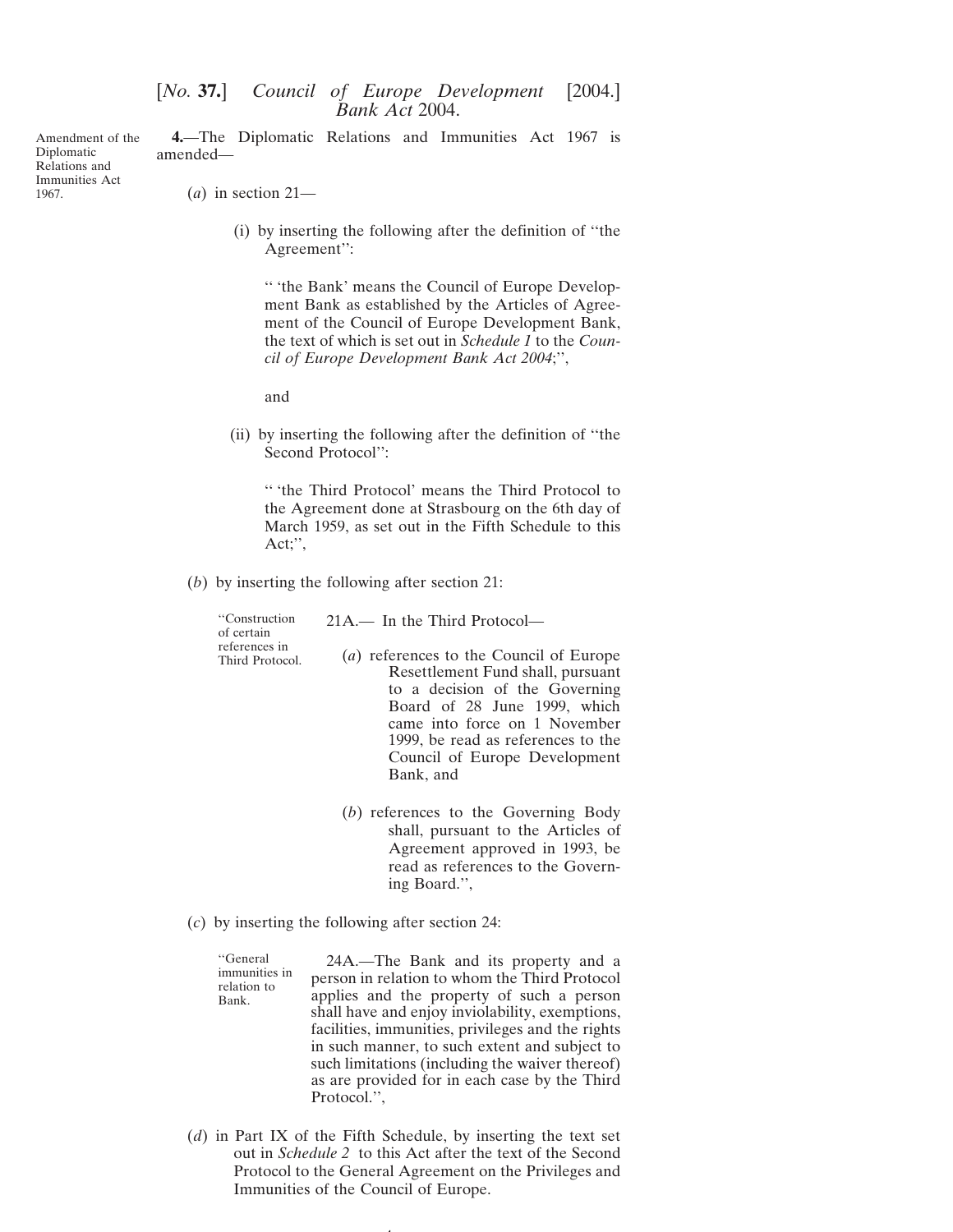<span id="page-4-0"></span>**5.**—(1) This Act may be cited as the Council of Europe Develop- Short title and ment Bank Act 2004. collective citation.

(2) The Diplomatic Relations and Immunities Acts 1967 and 1976, *section 4* of this Act and this subsection may be cited together as the Diplomatic Relations and Immunities Acts 1967 to 2004.

 $\overline{a}$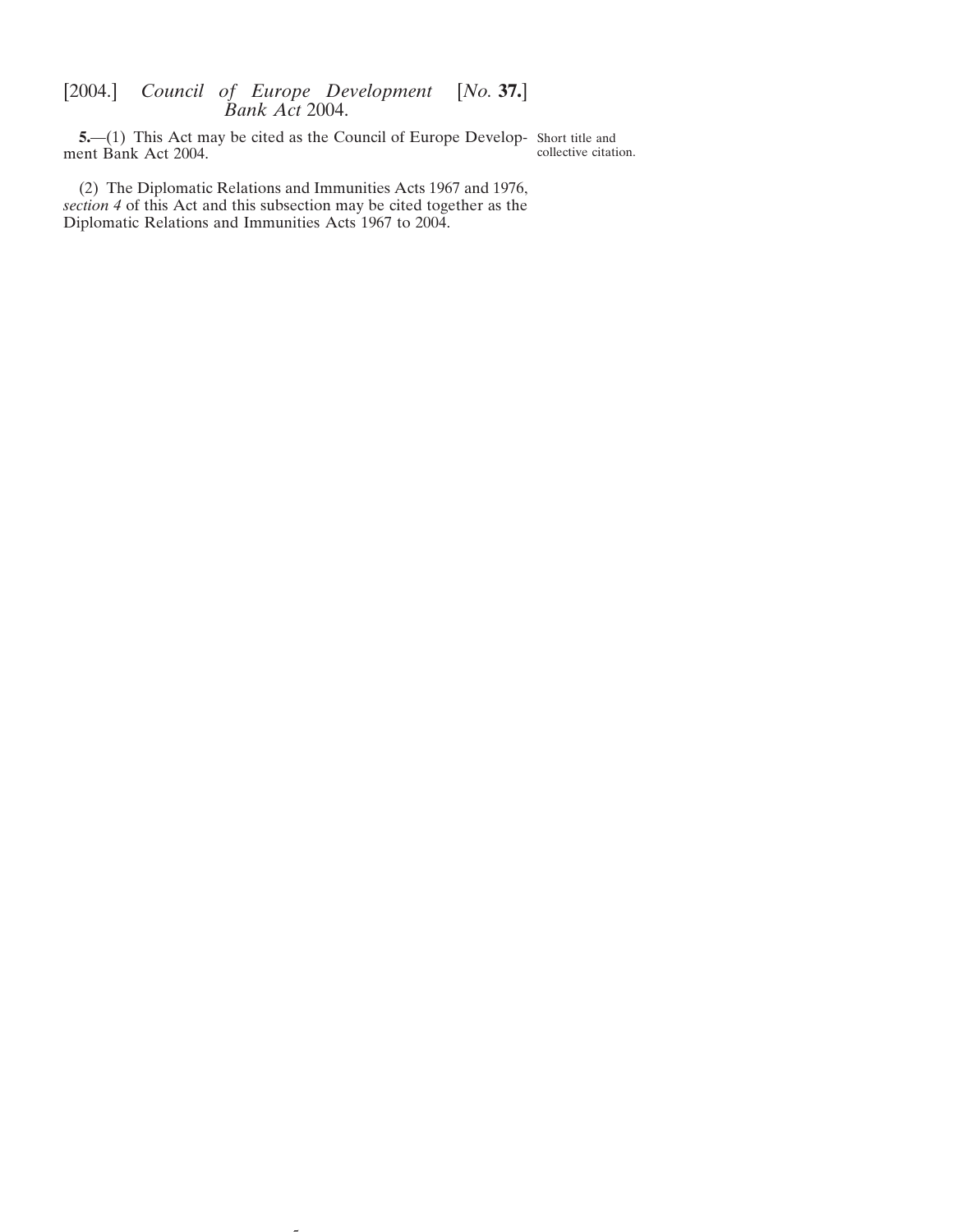### SCHEDULE 1

### **COUNCIL OF EUROPE DEVELOPMENT BANK**

### ARTICLES OF AGREEMENT

### Article I

### **Establishment of the Bank**

A Council of Europe Development Bank (hereinafter called ''the Bank2'') shall be established.

The Bank shall be attached to the Council of Europe and administered under its supreme authority.

### Article II

#### **Purpose**

a. The primary purpose of the Bank is to help in solving the social problems with which European countries are or may be faced as a result of the presence of refugees, displaced persons or migrants consequent upon movements of refugees or other forced movements of populations and as a result of the presence of victims of natural or ecological disasters.

The investment projects to which the Bank contributes may be intended either to help such people in the country in which they find themselves or to enable them to return to their countries of origin when the conditions for return are met or, where applicable, to settle in another host country. These projects must be approved by a Member of the Bank.

b. The Bank may also contribute to the realisation of investment projects approved by a Member of the Bank which enable jobs to be created in disadvantaged regions, people in low income groups to be housed or social infrastructure to be created.

Article III

#### **Membership of the Bank**

a. Any Member State of the Council of Europe may become a Member of the Bank by addressing a declaration to the Secretary General. This declaration shall contain acceptance of the present Articles of Agreement by the Government of the State concerned and the subscription by that Government of the number of participating certificates fixed in agreement with the Governing Board, in pursuance of Article IX, Section 3. paragraph 1. litt. a. of the Articles of Agreement.

b. A European State which is not a member of the Council of Europe may:

i. either be admitted as a Member of the Bank upon such special conditions as the Bank shall lay down in each case, in accordance with the provisions of Article IX, Section 3. paragraph 1. litt b. A State in respect of which such a decision on admission has been made shall be able to become a Member of the Bank by depositing with the Secretary General of the Council of Europe an instrument stating that it accepts the present Articles of Agreement, subscribes the number of participating

6

<span id="page-5-0"></span>*Section 1.*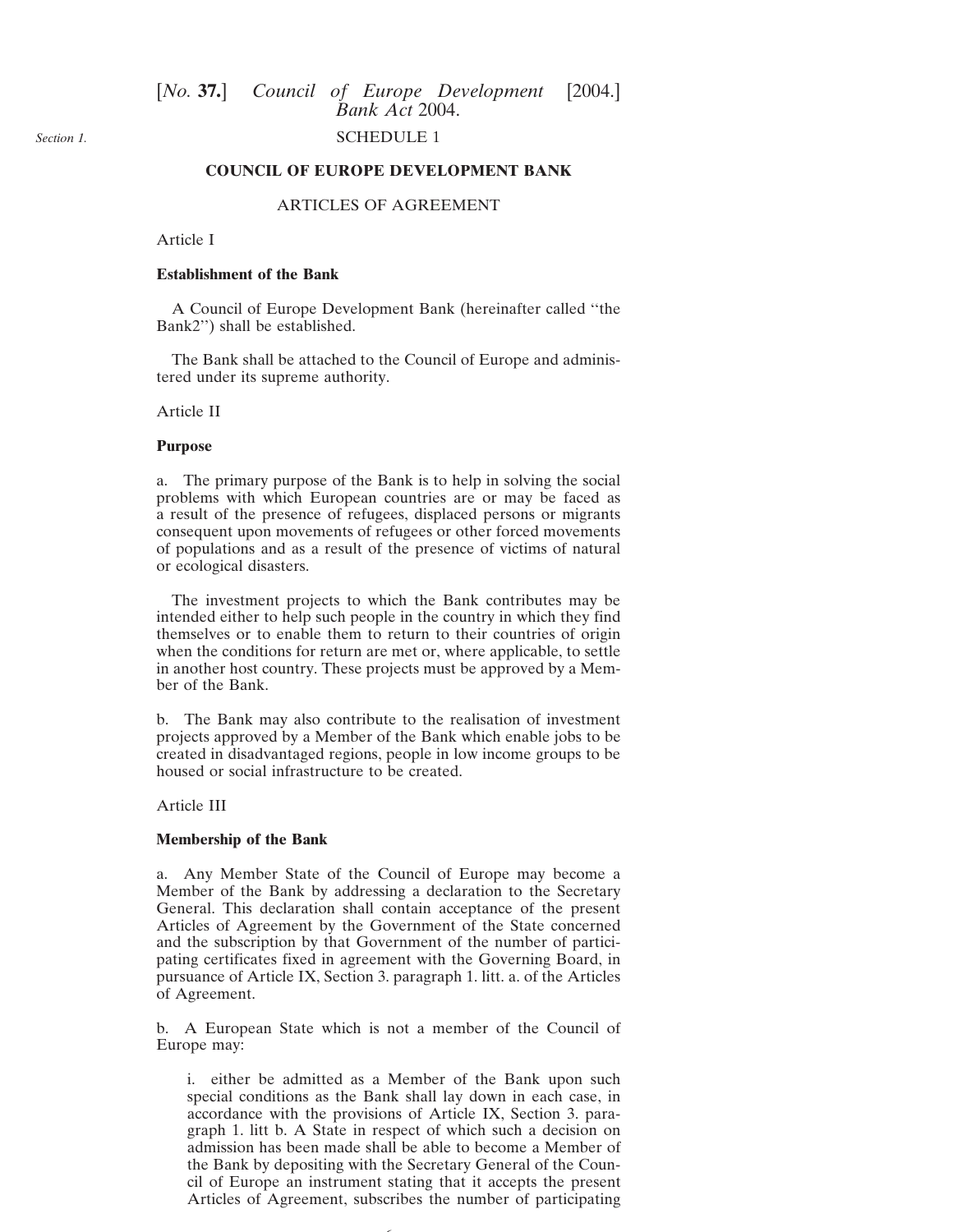certificates fixed in agreement with the Governing Board, has Sch.1 taken the measures necessary to enable it to meet all the obligations resulting from the Articles of Agreement and has met all the admission conditions laid down by the Governing Board;

ii. or conclude with the Bank an association agreement upon such special conditions as the Bank may lay down in each case.

c. Upon the conditions laid down by the Governing Board, international institutions with a European focus may also become Members of the Bank or conclude an association agreement.

d. Any State becoming a Member of the Bank shall confirm, in its declaration or its instrument of acceptance of the Articles of Agreement, its intention:

i. to accede at the earliest opportunity to the Third Protocol to the General Agreement on Privileges and Immunities of the Council of Europe;

ii. pending such accession, to apply the legal arrangements resulting from the Protocol to the property, assets and operations of the Bank and to grant to the organs and staff of the Bank the legal status resulting from the Protocol.

### Article IV

### **Obligations of Members**

### Section 1 — *Participating certificates*

The Bank shall issue for subscription by its Members participating certificates, expressed in terms of euros (EUR). Each certificate shall have the same nominal value of EUR1,000. Members shall pay their subscriptions in euros.

Section 2 — *Apportionment and paying up of participating certificates*

- a. The table appended to the present Articles of Agreement lays down the percentage apportionment of the participating certificates offered for subscription by each Member of the Bank.
- b. The number of participating certificates to be held by new Members of the Bank shall be fixed in agreement with the Governing Board of the Bank, in accordance with Article IX, Section 3. paragraph 1. *litt*. a. and b. of the present Articles of Agreement.
- c. The minimum percentage of subscribed participating certificates to be paid up, and the dates of the relevant payments, shall be fixed by the Governing Board.
- d. When the Bank's capital is increased, the Governing Board shall determine, upon uniform conditions for all Members, the percentage to be paid up and the corresponding payment dates.

### Section 3 — *Limitation of liability*

No Member shall be liable to third parties for any obligation of the Bank.

 $\overline{\phantom{0}}$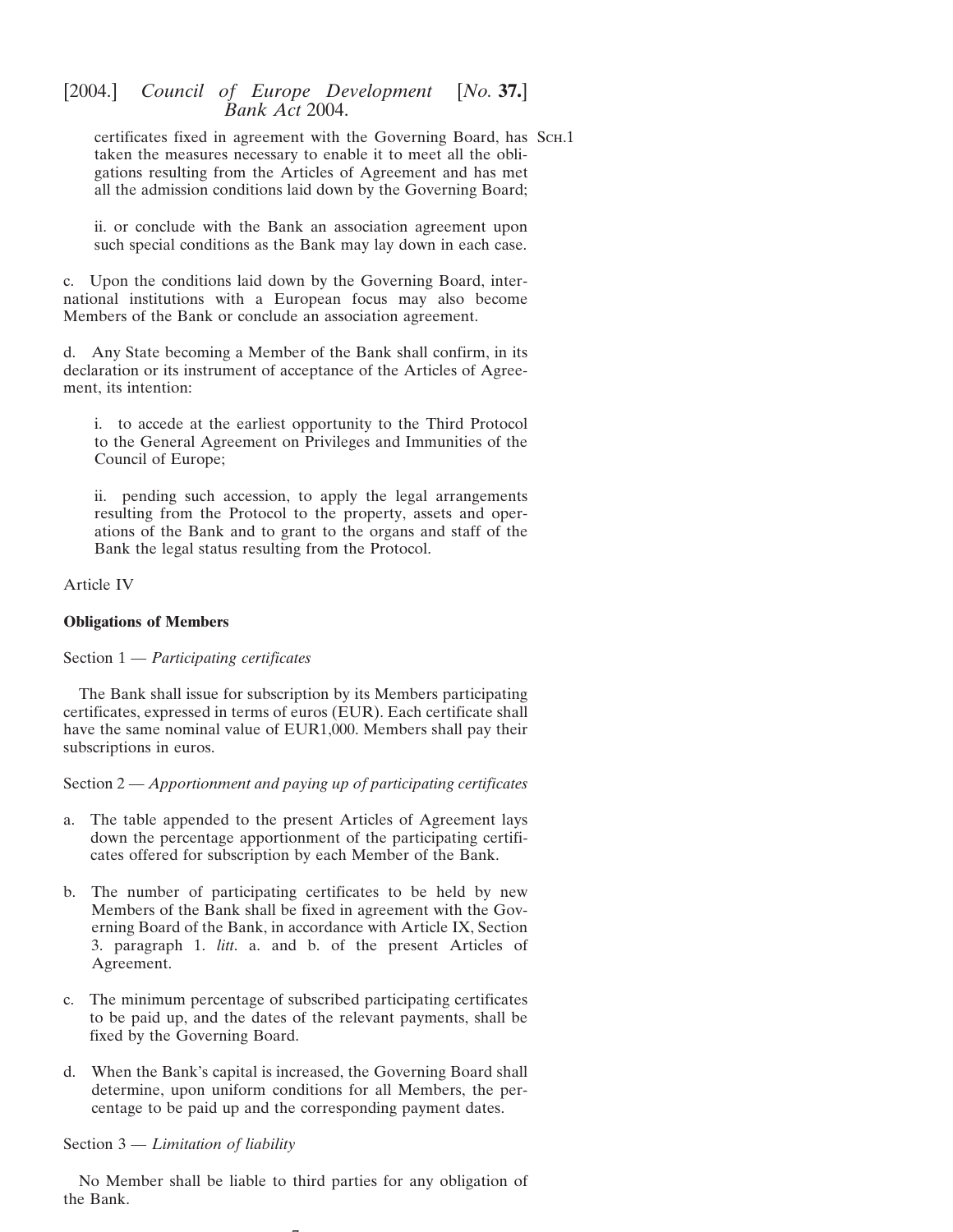#### SCH.1 Article V

### **Borrowing operations and contributions**

For uses consistent with its purpose, the Bank may make borrowings. It may also carry out any other financial transactions useful for the achievement of its purpose under conditions laid down by the Administrative Council.

The Bank is empowered to receive contributions offered for specific purposes which come within its stated aims.

### Article VI

#### **Investments**

The Bank's liquid assets, capital and reserves may be invested upon conditions to be fixed by the Administrative Council in accordance with the principles of sound financial management.

### Article VII

### **The Bank's means of action**

Section 1 — *Loans*

Loans made by the Bank shall be in one of the following forms:

- a. loans to Members of the Bank;
- b. loans guaranteed by a Member of the Bank granted to any legal person approved by that Member;
- c. loans granted to any legal person approved by a Member of the Bank, when the Administrative Council is satisfied that the loan requested is covered by adequate guarantees.

#### Section 2 — *Guarantees*

Upon conditions to be fixed by the Administrative Council in each case, the Bank may grant its guarantee to financial institutions approved by a Member for loans to further the realisation of the purposes set out in Article II.

### Section 3 — *Trust account*

The Bank may open and manage trust accounts for receiving voluntary contributions from its Members, from the Bank and from the Council of Europe.

### Section 4 — *Interest rebate*

Loans may be accompanied by a full or partial interest rebate.

A proportion of the profits realised by the Bank and voluntary contributions by Members shall be used to subsidise the interest rate on certain loans upon conditions decided by the Administrative Council.

Section 5 — *Conditions for granting loans — Information to be provided*

The Administrative Council shall lay down the general conditions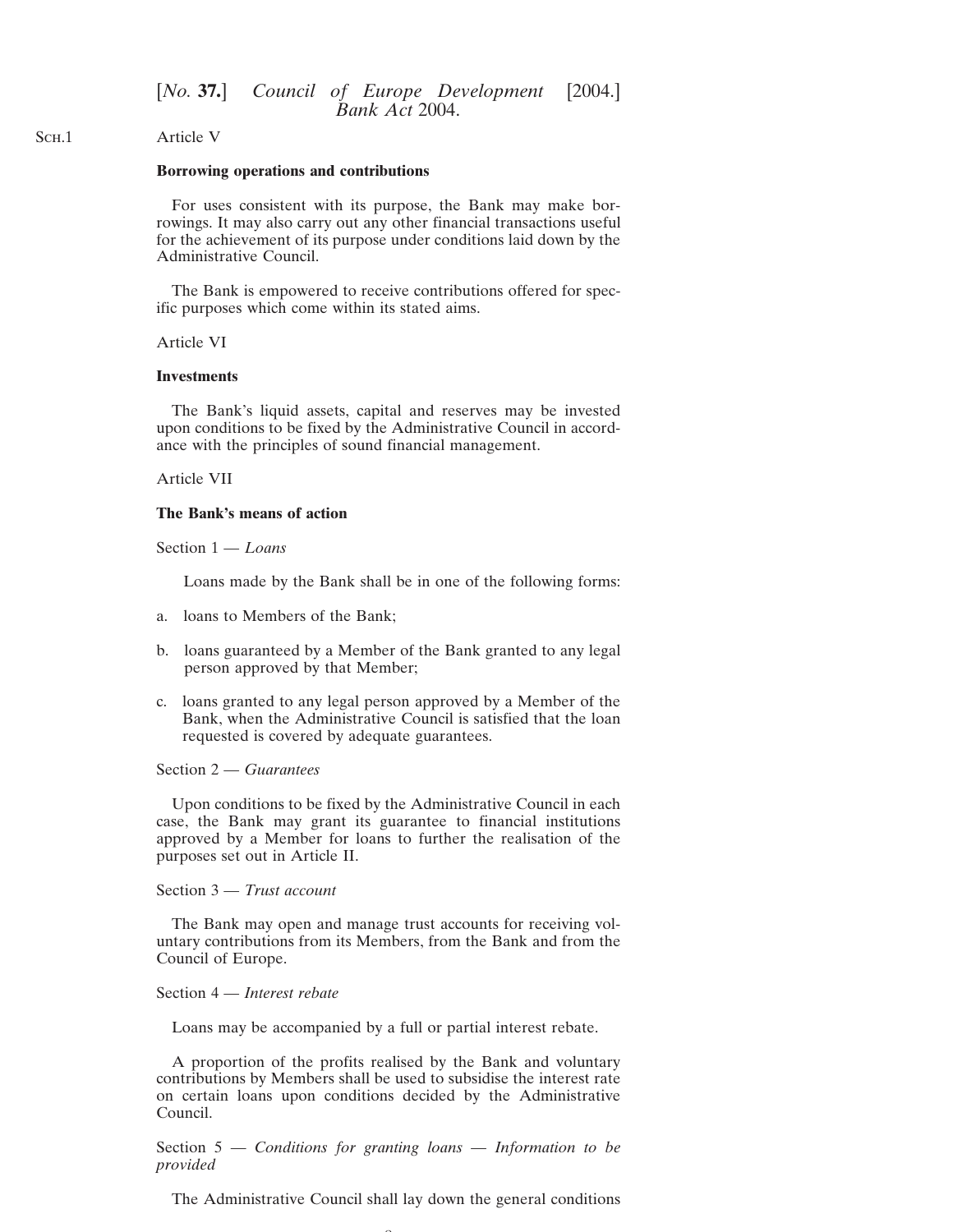for granting loans and shall determine what information a borrower ScH.1 shall be required to furnish in support of its application.

Section 6 — *Default*

The Bank's transactions in favour of a Member or of a legal person as referred to in Section 1. above shall be suspended if the borrower, or failing the latter, the guarantor defaults on payments due in respect of loans or guarantees granted to it by the Bank.

### Article VIII

### **Organisation, administration and supervision of the Bank**

The organisation, administration and supervision of the Bank shall be divided between the following:

- the Governing Board,
- the Administrative Council,
- the Governor,
- the Auditing Board,

as provided in the following Articles.

Article IX

### **Governing Board**

Section 1

The Governing Board shall consist of a Chairman and one representative appointed by each Member. Each Member may appoint a substitute. The Secretary General of the Council of Europe may participate in or be represented at the meetings.

Section 2

The Governing Board is the supreme organ of the Bank; it shall be vested with all powers in respect of the Bank, save the right to change its purposes as stipulated in Article II of the Articles of Agreement.

Section 3

- 1. The Governing Board shall
	- a. determine the conditions upon which Council of Europe Member States become Members of the Bank;
	- b. authorise European States not members of the Council of Europe and international institutions with a European focus to become Members of the Bank and lay down the conditions for such authorisation and the number of participating certificates to be subscribed by such members;
	- c. adjust the apportionment of the capital among Members as shown in the table appended to the present Articles of Agreement;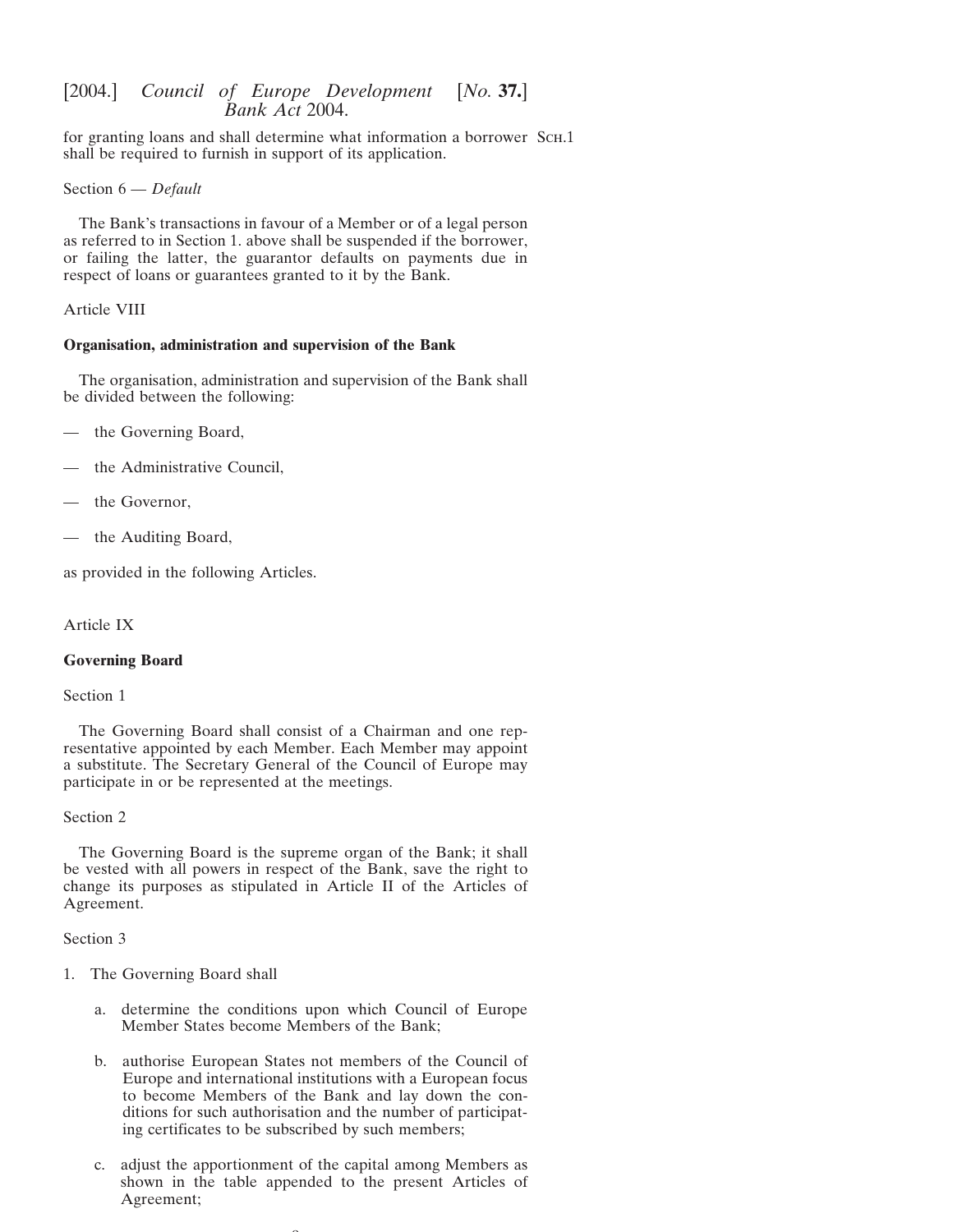- d. increase or reduce the authorised capital and fix the proportion of the subscribed shares to be paid up and the dates by which payment must be made;
- e. ensure compliance with the aims stated in the Articles of Agreement;

approve the Bank's annual report, accounts and other financial statements;

provide general guidelines concerning the institution's activity;

- f. suspend or terminate the Bank's operations and, in the event of liquidation, distribute its assets;
- g. suspend a Member;
- h. amend these Articles of Agreement, without, however, making any change in their stated aims;
- i. interpret these Articles of Agreement and determine any appeals against decisions concerning the interpretation or application of the Articles of Agreement;
- j. authorise the conclusion of general agreements on co-operation with other international organisations;
- k. elect the Chairman of the Governing Board and the Chairman of the Administrative Council;
- l. appoint the Governor and, as necessary, on a proposal by the Governor, one or more Vice-Governors, one of whom shall replace the Governor in the latter's absence, and remove them from their posts and accept their resignation;
- m. appoint the members of the Auditing Board;
- n. appoint the external auditor and lay down his terms of reference;
- o. draw up its Rules of Procedure;
- p. exercise such other powers as are expressly assigned to the Governing Board in these Articles of Agreement.

2. The Governing Board shall make its decisions regarding *litt.* d. and f. on a proposal by the Administrative Council, and on *litt.* c., m. and n., after hearing the latter. The Administrative Council shall give its opinion on all other decisions with financial consequences.

3. All powers other than those set forth in Section 3 paragraph 1 above shall be delegated to the Administrative Council.

The powers delegated to the Administrative Council in these Articles of Agreement may be reassumed only in exceptional circumstances and for a specified period.

4. The Governing Board shall meet once a year. It may, if necessary, hold additional meetings.

5. The Governing Board may when necessary invite representatives of international organisations or any other interested person to participate in its proceedings without the right of vote.

 $\sim$ 

SCH.1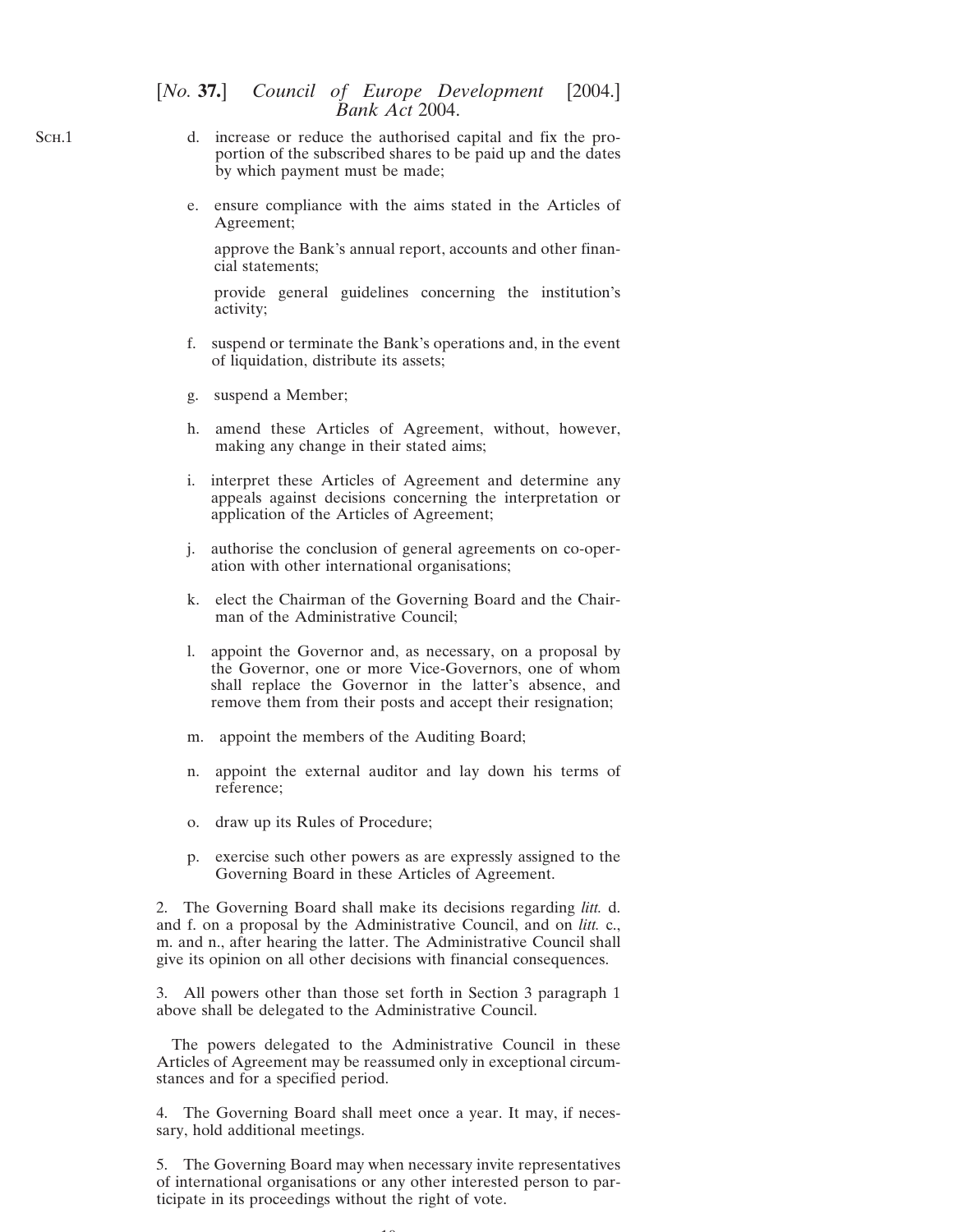Section 4 Sch.1

a. Decisions taken by the Governing Board at its meetings shall be valid only if two-thirds of its Members' representatives are present.

Decisions shall be taken by voting. Only votes in favour and against shall count for the purpose of calculating majorities.

b. Decisions may also be taken in writing between meetings.

c. Each Member of the Bank shall have one vote for each participating certificate held by it.

d. Any Member which has failed to pay on time the part of the capital falling due may not, for as long as such non-payment persists, exercise the voting rights corresponding to the sum due and not paid up.

e. Decisions shall be reached by a majority of the Members voting in favour or against and holding two-thirds of the votes cast.

f. A majority of three-quarters of the Members voting in favour or against and holding three quarters of the votes cast, shall be required for:

- the decision provided for in Section 3. paragraph 3. of this Article;
- adjustments to the apportionment table appended to these Articles of Agreement not resulting from the admission of new Members which are made pursuant to Section 3. paragraph 1. *litt.* c.

g. The decisions referred to in Section 3. paragraph 1. *litt.* f. and h. shall be taken by an unanimous vote of the Members casting a vote.

### Section 5

a. The Governing Board shall be chaired by a Chairman elected by it for a three-year term.

The outgoing Chairman may be re-elected for a further three-year term. Each Member of the Bank is entitled to present a candidate.

The Chairman shall be responsible for political relations with officials of the States, the Council of Europe and other international institutions, in close co-operation with the Governor.

The Chairman shall keep the Committee of Ministers and the Parliamentary Assembly regularly informed of the Bank's activities; he shall, inter alia, forward the Governor's report to the Committee of Ministers and maintain all other necessary contacts with the Council of Europe.

Article X

### **Administrative Council**

### Section 1

The Administrative Council is vested with all the powers delegated to it by the Governing Board in pursuance of Article IX.

11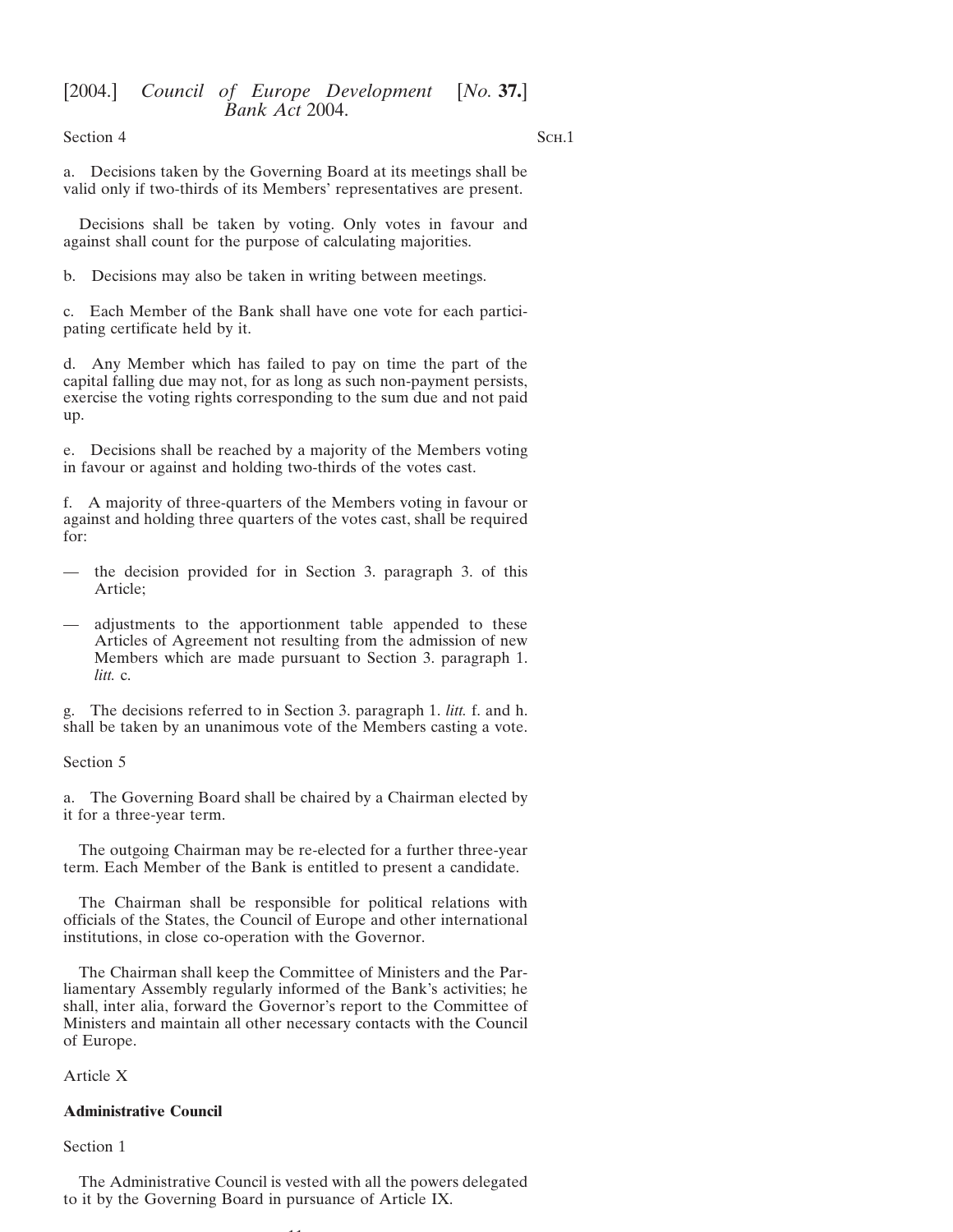SCH.1 Section 2

> a. The Administrative Council shall consist of a Chairman appointed by the Governing Board for a three-year term, renewable for a second three-year term, and one representative appointed by each member. Each Member may appoint a substitute. The Secretary General of the Council of Europe may participate in or be represented at the meetings.

> b. The Administrative Council shall be convened by its Chairman or at the request of five of its members at least four times a year.

> c. The Administrative Council may, when necessary, invite representatives of international organisations or any other interested person to participate in its proceedings without the right to vote.

### Section 3

a. Decisions of the Administrative Council at its meetings shall be valid only if two-thirds of its Members' representatives are present.

b. Each Member shall have one vote for each participating certificate held by it.

Decisions shall be taken by a majority vote. Only votes in favour or against shall count for the purpose of calculating the majority or majorities.

c. Decisions may also be taken in writing between meetings.

d. Any Member which has failed to pay on time the part of the capital falling due may not, for as long as such non-payment persists, exercise the voting rights corresponding to the sum due and not paid up.

e. However, the Administrative Council shall adopt the following decisions by a majority of its members voting in favour or against and by a majority of votes cast:

i) decisions relating to investment projects which have not obtained in the Executive Committee the majority required under Section 5. *litt*. e. of this Article;

ii) proposals and opinions addressed to the Governing Board in accordance with Article IX, Section 3. paragraph 1 *litt.* c., d., f., m. and n.;

iii) adoption or amendment of the Rules of Procedure of the Administrative Council;

iv) composition of the Executive Committee;

f. Furthermore, the Administrative Council shall take by a majority of members voting in favour or against and holding two-thirds of the votes cast decisions relating to investment projects which have not received the opinion as to admissibility referred to in Article XIII, *litt.* c. of the Articles of Agreement.

#### Section 4

The Administrative Council may at any time appoint committees from among its members and delegate to such committees powers to be specified in each case.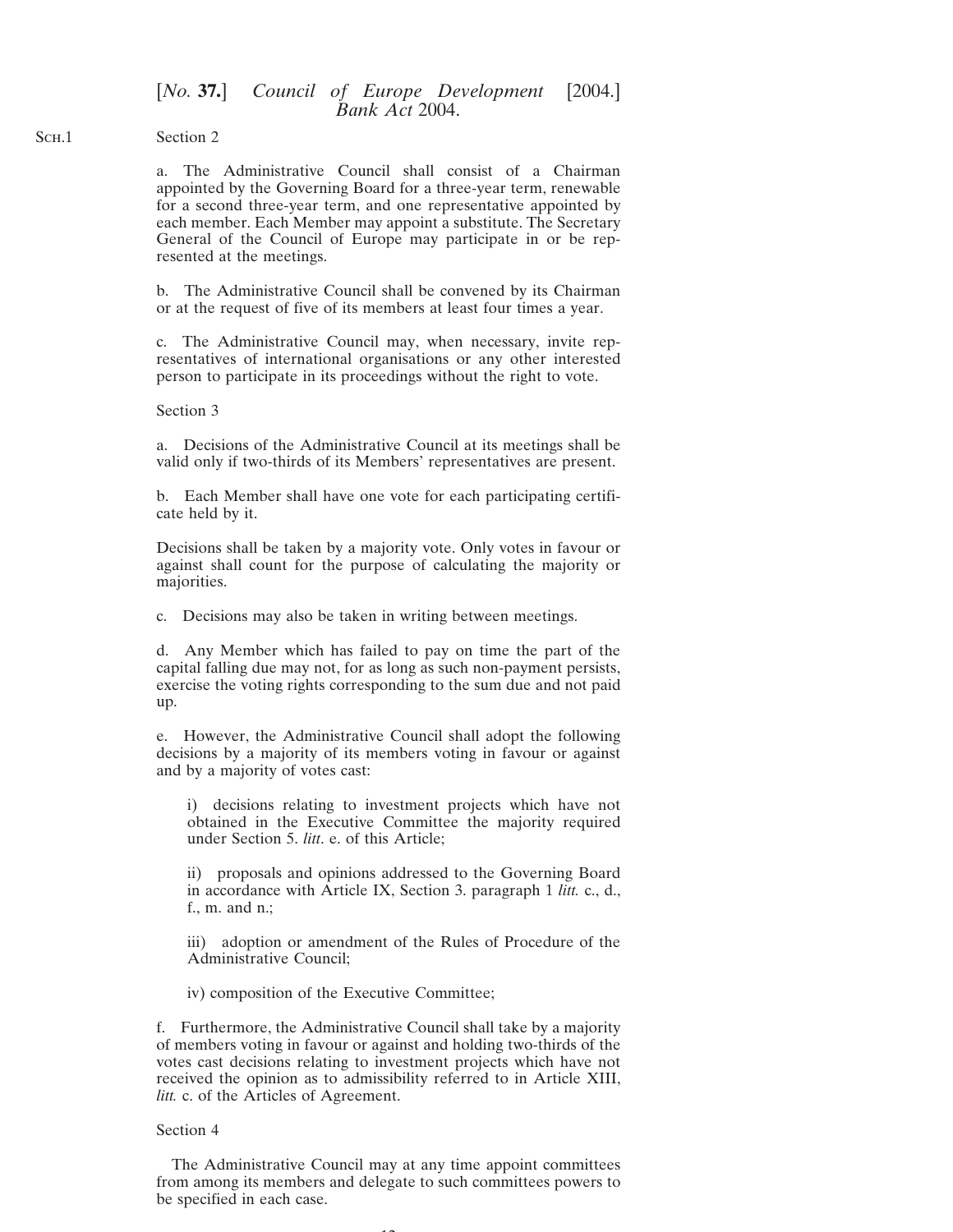Section 5 SCH.1

a. In accordance with its rules of procedure the Administrative Council shall set up an Executive Committee composed of members of the Administrative Council. When determining the composition of this Committee, the Administrative Council shall bear in mind the fact that all the Bank's Members should have the possibility of sitting on the Executive Committee, while also taking into consideration the participating certificates held and the importance of ensuring a balanced geographical distribution.

The Executive Committee shall, inter alia:

i. conduct an initial examination of applications for loans and guarantees and, provided that there is no request by a member of the Council for a project to be examined by the Council, adopt small-scale projects which do not raise any questions of principle concerning the work of the Bank in the manner and according to the guidelines adopted by the Administrative Council for this purpose. Where a project does not obtain the majority required below, it will be submitted to the Administrative Council;

ii. monitor the implementation of the investment projects financed by the Bank and take any appropriate decisions in this connection;

iii. monitor the Bank's financial activities, in particular its financial transactions, and take all the necessary measures in this connection;

iv. give its opinion on any other question put to it by the Administrative Council;

v. assist in the preparation of the Administrative Council's meetings in respect of the above-mentioned items.

b. The Executive Committee shall report on its decisions, work and proposals at each meeting of the Administrative Council.

c. Any Member not represented on the Executive Committee may, on request, take part in the discussion of agenda items of particular interest to it.

d. The Executive Committee shall meet as frequently as necessary, but at least eight times a year.

e. Within the guidelines and limits laid down by the Administrative Council, the Executive Committee shall take its decisions by a double majority, i.e. a majority of three-quarters of its members and a majority of votes cast. If this majority is not attained, the item under discussion shall be referred back to the Administrative Council.

Article XI

#### **Governor**

Section 1 — *Functions of the Governor*

a. The Governor shall be the legal representative of the Bank. He shall be the head of the Bank's operational services and shall conduct day-to-day business on the instructions of the Administrative Council. In accordance with Articles V and VII, he shall not contract any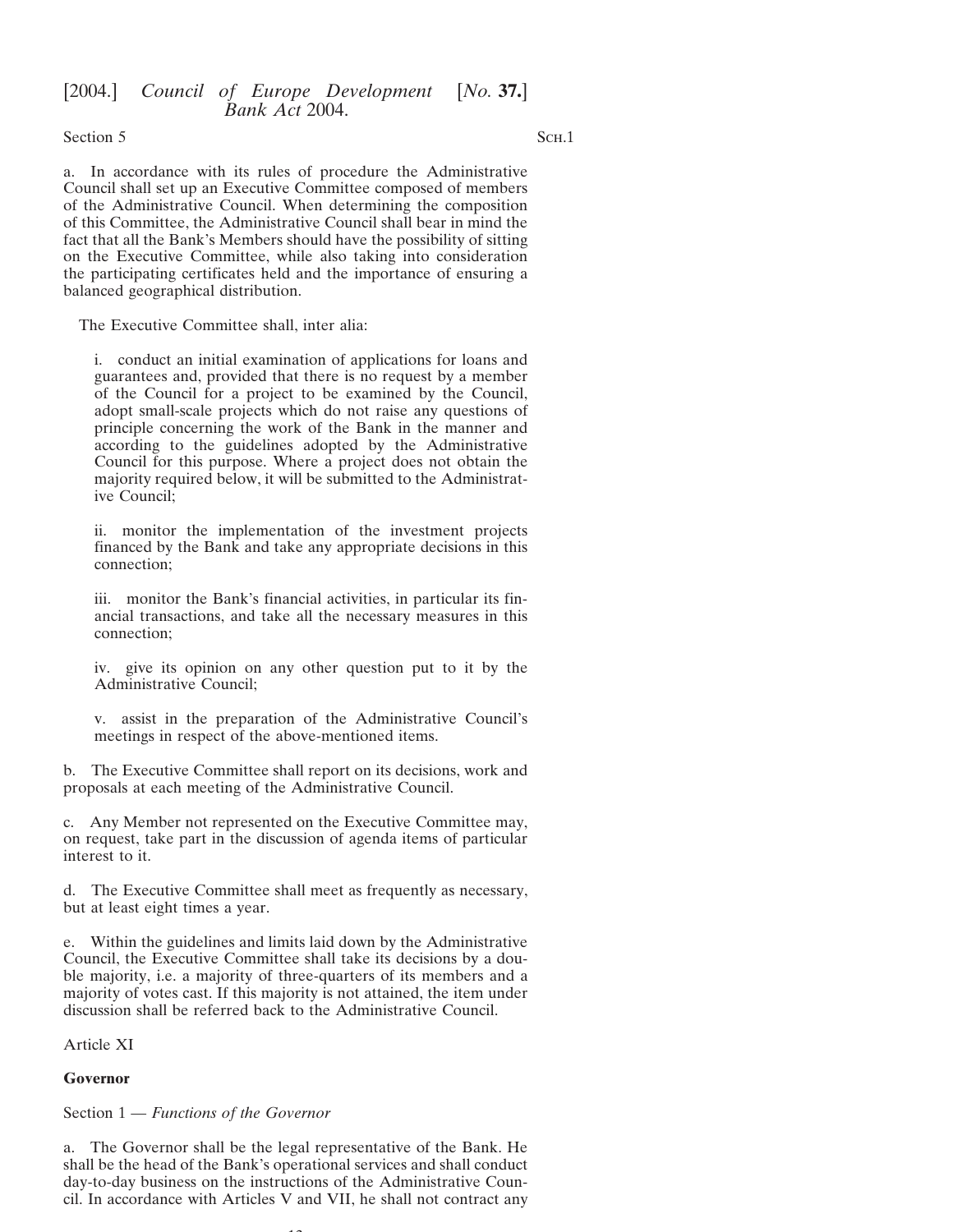financial obligations without the authorisation of the Administrative Council. Under the general supervision of the Administrative Council, he shall be responsible for the organisation of the operational services and for the appointment and dismissal of the staff of the Bank, within the framework of the regulations adopted by the Administrative Council.

> b. He shall be assisted by one or more Vice-Governors and replaced by one of them if necessary.

> c. In the performance of their duties the Governor and staff must devote themselves fully to the service of the Bank, to the exclusion of any other activity. Each member shall respect the international character of the task of the Governor and staff of the Bank and refrain from any attempt to influence these persons.

> d. The Council of Europe Staff Regulations shall be applicable to the staff of the Bank in any matter not covered by a specific decision of the Administrative Council.

### Section 2 — *Reports to the Administrative Council*

The Governor shall give his opinion to the Administrative Council on the technical and financial aspects of investment projects submitted to the Bank.

The Governor shall submit to the Administrative Council regular reports on the position of the Bank and on proposed transactions and shall supply it with any information it may request.

The Governor shall draw up a full annual report on all operations effected during the year. This report shall be accompanied by the balance sheet of the Bank and the operational accounts, together with the Auditing Board's report on these documents.

### Section 3 — *Appointment and salary of the Governor*

The Governor and Vice-Governors shall each be appointed for a renewable term of five years. The amount of their salary shall be fixed by the Administrative Council.

#### Article XII

#### **Auditing Board**

The Auditing Board shall consist of three members appointed pursuant to Article IX, Section 3. litt m. for their competence in economic and financial matters. They shall act completely independently.

The Auditing Board shall inspect the Bank's accounts and verify that the operational accounts and balance sheet are in order.

In its annual report, the Auditing Board shall certify that the balance sheet and operational accounts accord with the books, that they give an accurate and true picture of the state of the Bank's affairs as at the end of each financial period and that the Bank is being managed according to the principles of sound financial management.

The Board shall receive copies of any documents useful to it in its work, such as the reports of the external and internal auditors. At the request of the organs of the Bank, the Board shall perform any other task pertaining to the supervision of the Bank's financial activity.

14

SCH.1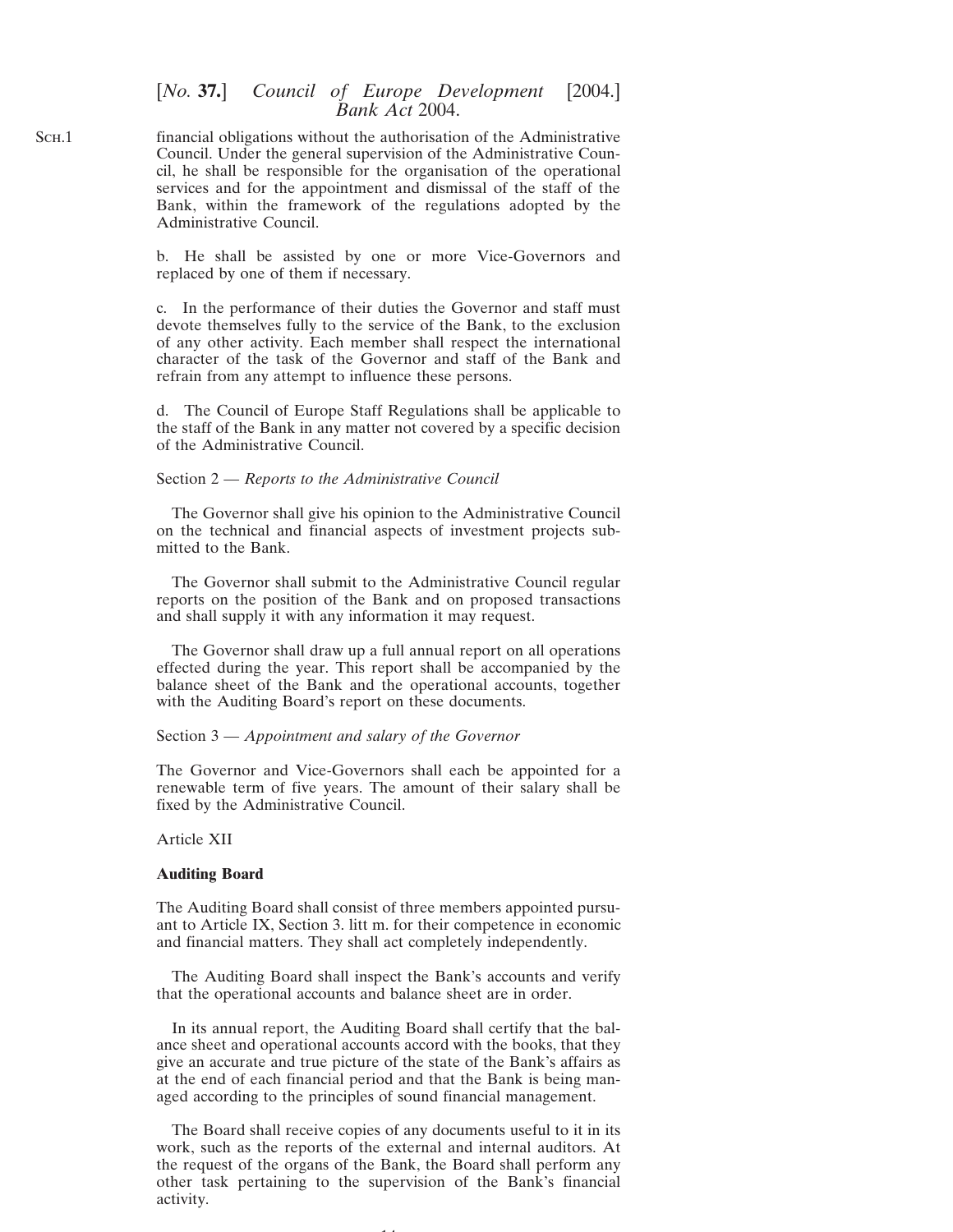Article XIII Sch.1

### **Council of Europe**

a. With a view to ensuring relations with the Council of Europe, the Committee of Ministers and Parliamentary Assembly of the Council of Europe shall be regularly informed of the Bank's activities. The Governing Board shall state a position on the recommendations and options of the Committee of Ministers and Parliamentary Assembly transmitted to it.

b. The Secretary General of the Council of Europe shall participate in, or may be represented at, meetings of the Governing Board and Administrative Council, without the right to vote.

He shall carry out any duty entrusted to him in pursuance of the present Articles of Agreement or of the Third Protocol to theGeneral Agreement on Privileges and Immunities of the Council of Europe. In this connection he shall place the requisite staff at the disposal of the Bank.

He may perform any other duty entrusted to him by the Organs of the Bank in accordance with the provisions of the Partial Agreement on the Council of Europe Development Bank.

c. Applications for loans or guarantees shall be submitted to the Administrative Council after receipt of the Secretary General's opinion as to admissibility based on the project's conformity with the political and social aims of the Council of Europe.

Article XIV

### **Headquarters**

The principal office of the Bank shall be at Strasbourg, France. The headquarters of the operational services shall be in Paris and may be changed only by a decision of the Governing Board and an identically worded decision of the Administrative Council.

Article XV

### **Suspension of operations and liquidation of the Bank**

### Section 1 — *Withdrawal of Members*

Any Member may withdraw from the Bank on conditions laid down by the Governing Board on giving notice of six months prior to the end of the current calendar year.

### Section 2 — *Suspension of operations*

Should the Governing Board decide upon the suspension of activities, the Bank shall cease all loan and guarantee operations.

### Section 3 — *Liquidation of the Bank*

Should the Governing Board decide upon the termination of operations, the Bank shall forthwith cease all activities except thoseincidental to the settlement of its obligations and the realisation, conservation and preservation of its assets.

After all liabilities of the Bank, including satisfaction of rights upon distribution which may previously have been granted by the

15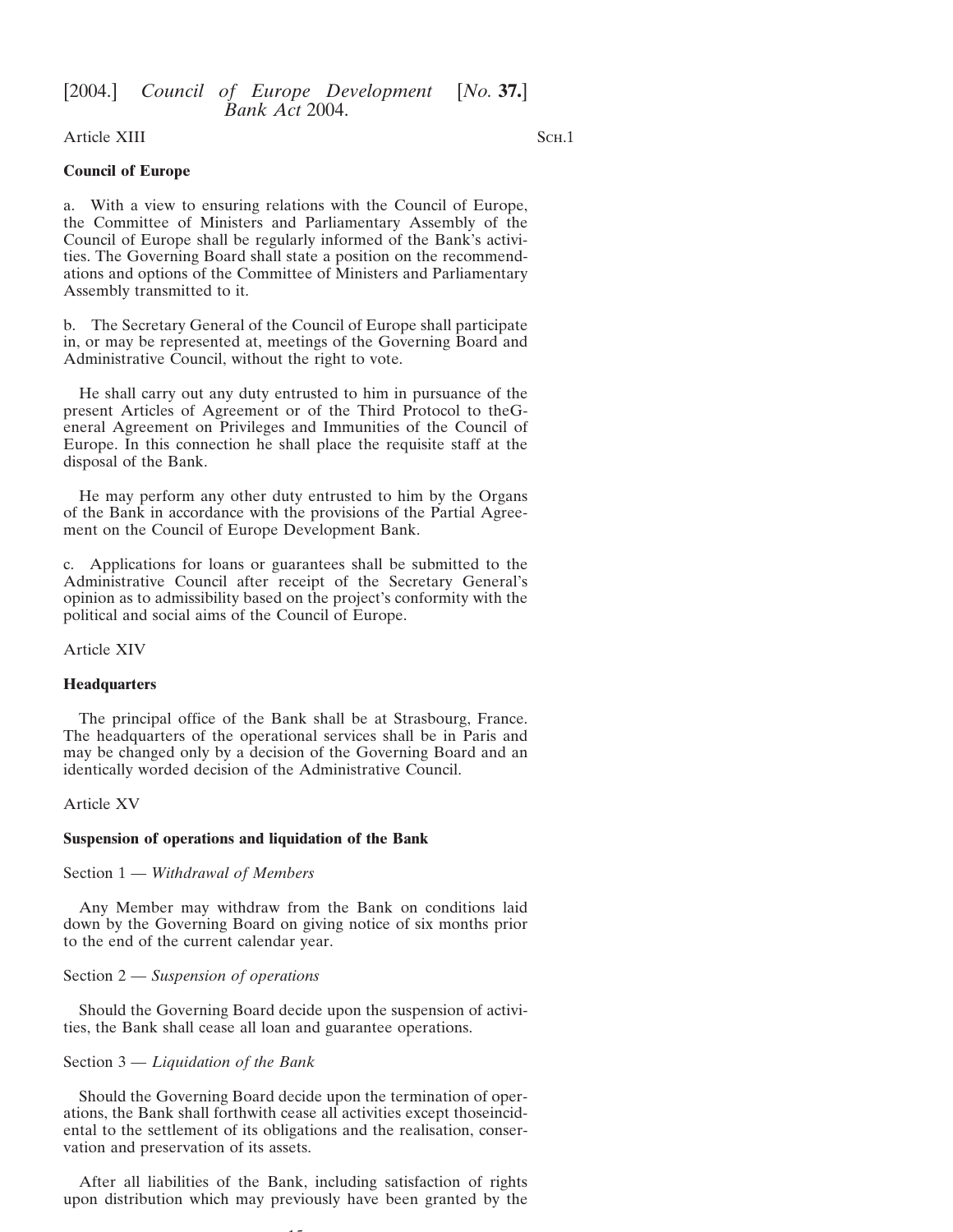Bank upon accepting contributions under Article V, have been discharged or provided for, the Members of the Bank shall adopt a plan for the distribution of assets which shall be based on the following principles:

> a. No Member of the Bank against which the Bank has an unsatisfied claim shall be eligible to participate in the distribution under the plan until it has regularised its position;

> b. Priority shall be given to using the Bank's net assets to reimburse to Members the sums paid by them in pursuance of Article IV, in proportion to the number of certificates paid up.

> Any excess of the Bank's net assets over the aggregate total of such distributed shares shall be allotted to all Members of the Bank in proportion to the number of particupating certificates held by each;

> c. Should there be net liabilities, they shall be distributed among the Members of the Bank in proportion to the number of participating certificates held by each. Each Member will be required to pay its share to the Bank, less the certificates paid up and up to a maximum of the certificates subscribed.

Article XVI

#### **Interpretation of the present Articles of Agreement**

Any decision of the Administrative Council involving the interpretation of the present Articles of Agreement may be referred to the Governing Board at the request of any Member. Until such time as the Governing Board has made a ruling, the Bank may, to the extent it deems it necessary, act on the basis of the decision of the Administrative Council.

### Article XVII

### **Notifications**

The Secretary General of the Council of Europe shall notify the Members of the Bank and the Governor of:

a. the deposit of any declaration or instrument of acceptance of these Articles of Agreement;

b. any document amending these Articles of Agreement.

The Secretary General of the Council of Europe shall forward a certified copy of these Articles of Agreement to each Member State of the Council of Europe and to every other Member of the Bank.

16

SCH.1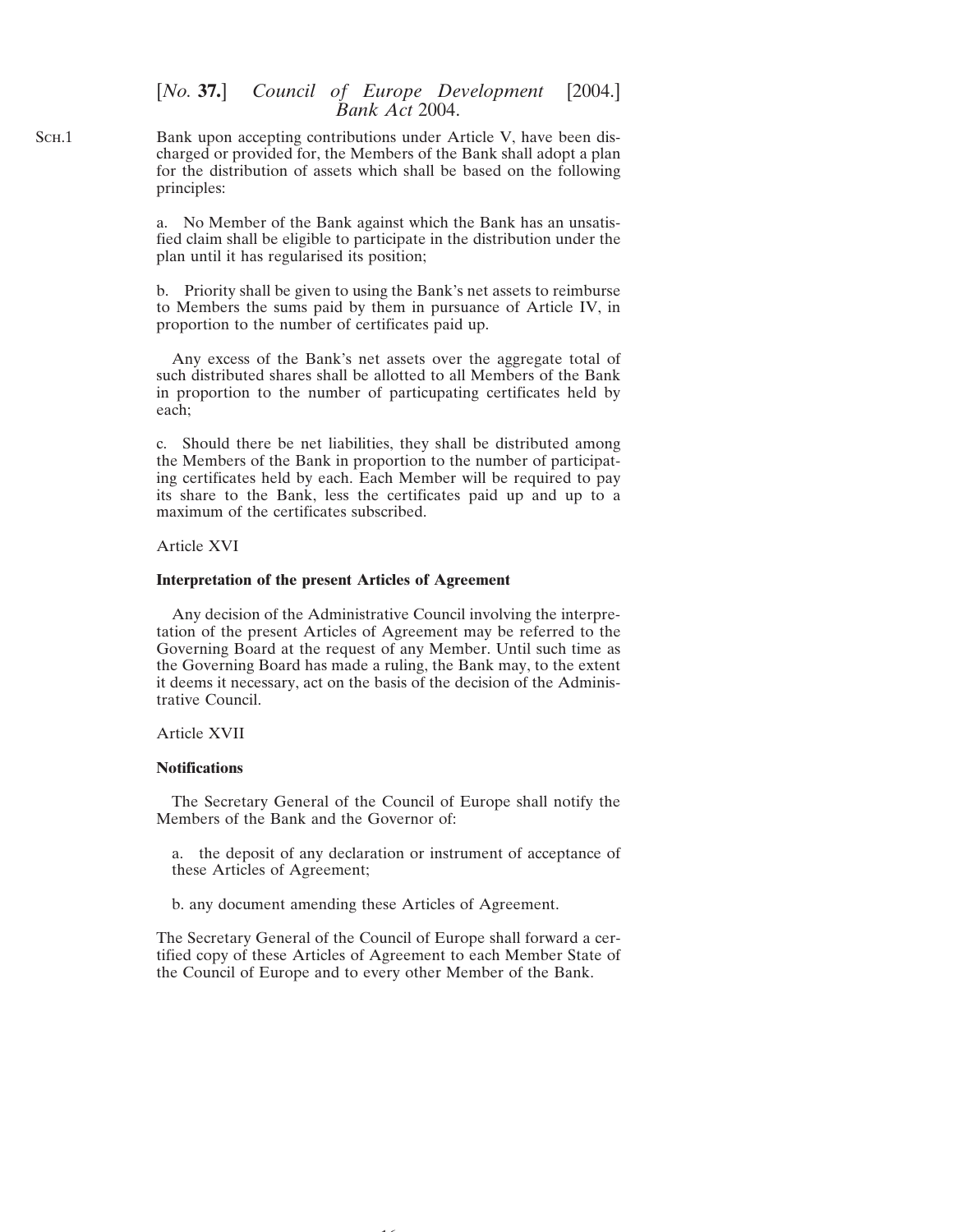#### *Section 4.*

# SCHEDULE 2 **THIRD PROTOCOL**

<span id="page-16-0"></span>to the General Agreement on Privileges and Immunities of the Council of Europe

The governments signatory hereto, being members of the Council of Europe, signatories of the General Agreement on Privileges and Immunities of the Council of Europe or Parties to the said Agreement and, at the same time, members of the Council of Europe Resettlement Fund for National Refugees and Over-population;

Having regard to the provisions of Articles 1 and 9.g of the Articles of Agreement of the aforesaid Fund;

Having regard to Article 40 of the Statute of the Council of Europe;

Desirous of defining the legal regime of the property, assets and operations of the Resettlement Fund, and the legal status of its organs and officials;

Considering that it is necessary to facilitate the realisation of the statutory purposes of the Fund by the most generous possible reduction in direct or indirect taxation affecting the operations of the Fund and borne ultimately by the beneficiaries of loans granted by the Fund;

Desirous of supplementing, in respect of the Resettlement Fund, the provisions of the General Agreement on Privileges and Immunities of the Council of Europe,

Have agreed as follows:

### PART I—**Articles of Agreement, personality, capacity**

Article 1

The Articles of Agreement of the Council of Europe Resettlement Fund, as approved by the Committee of Ministers in Resolution (56) 9, or as amended by the aforesaid Committee, or by the Governing Body acting within the limits laid down in Article 9.h of the said Articles of Agreement, shall be an integral part of the present Protocol.

The Council of Europe Resettlement Fund shall possess juridical personality and, in particular, the capacity:

- i to contract;
- ii to acquire and dispose of immovable and movable property;
- iii to institute legal proceedings;
- iv to carry out any transaction related to its statutory purposes.

The operations, acts and contracts of the Resettlement Fund shall be governed by this Protocol, by the Articles of Agreement of the Fund and by regulations issued in pursuance of the said Articles of Agreement. In addition, a national law may be applied in a particular case, provided that the Fund expressly agrees thereto and that such law does not derogate from this Protocol nor from the said Articles of Agreement.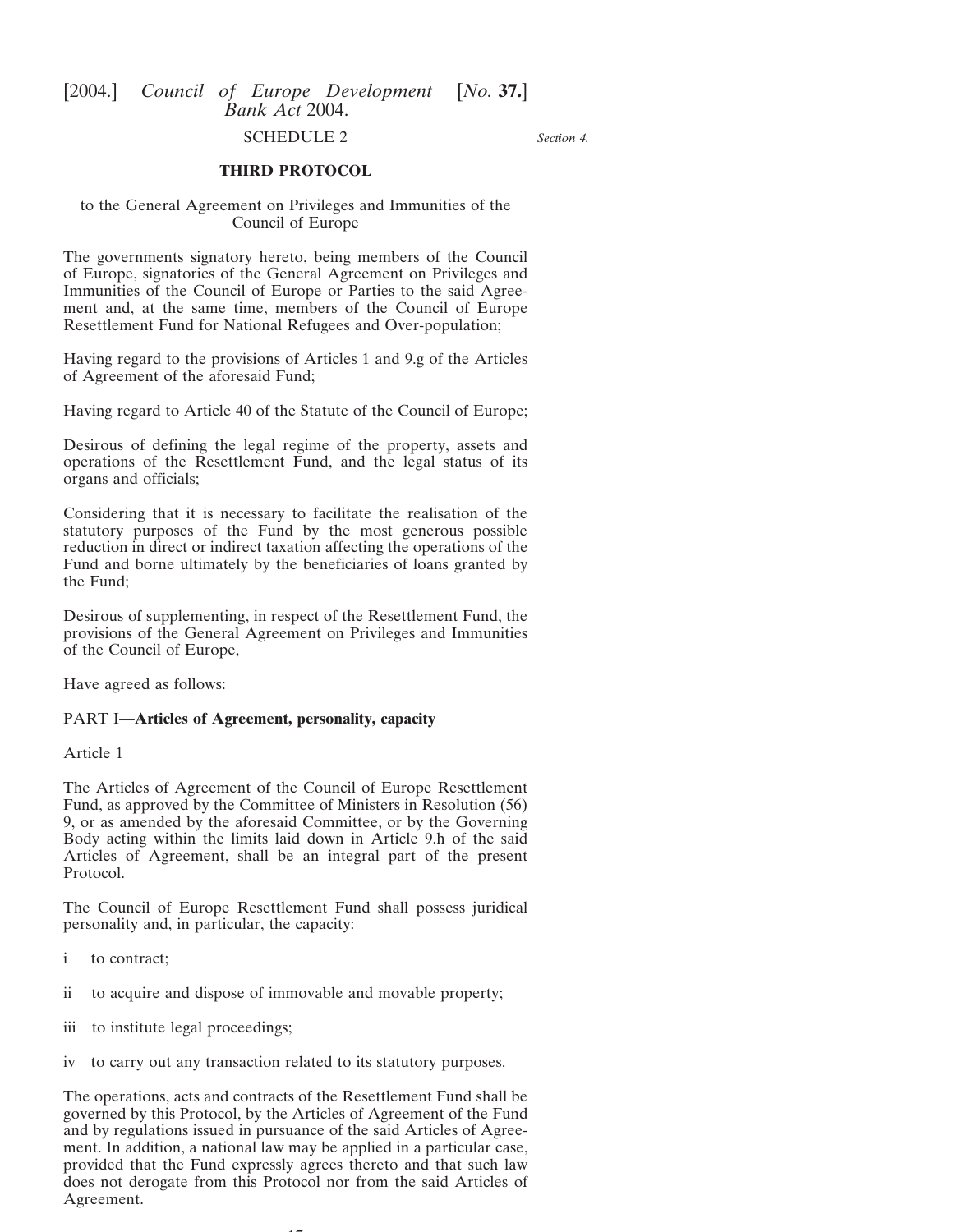#### SCH<sub>.2</sub> PART II—**Courts, property, assets, operations**

### Article 2

Any competent court of a Member of the Fund or of a State in whose territory the Fund has contracted or guaranteed a loan may hear suits in which the Fund is a defendant.

### Nevertheless:

- i. No action shall be brought in such courts, either against the Fund by a Member or persons acting for or deriving claims from a Member, or by the Fund against a Member or the persons aforesaid;
- ii. Differences arising out of any loan or guarantee contract concluded by the Fund with a Member or with any other borrower approved by that Member shall be settled by arbitration in accordance with procedure laid down in the said contract. Differences arising out of any loan or guarantee contract signed by the Fund shall be settled by arbitration procedure under arrangements specified in the Loan Regulations drawn up in pursuance of Article 10, Section 1.d, of the Articles of Agreement of the Fund.

### Article 3

The property and assets of the fund, wheresoever located and by whomsoever held, shall be immune from all forms of seizure, attachment or execution before the delivery against the Fund of an enforceable judgement which can no longer be disputed by common remedies at law.

Enforcement of awards by execution, where such awards result from arbitration in accordance with the third paragraph of Article 2 shall, in the territory of Members of the Fund, take place through the legal channels prescribed in each such Member State and after endorsement with the executory formula customary in the State in whose territory the award is to be executed; for the purpose of such endorsement, no check shall be required other than verification that the award is authentic, that it conforms to the rules concerning competence and procedure set forth in the Loan Regulations of the Fund and that it does not conflict with a final judgement passed in the country concerned. Each signatory shall, on deposit of its instrument of ratification, notify the other signatories through the Secretary General of the Council of Europe what authority is competent under its laws to discharge this formality.

### Article 4

The property and assets of the Fund, wheresoever located and by whomsoever held, shall be immune from search, requisition, confiscation, expropriation or any other form of distraint by executive or legislative action.

The buildings and premises used for the operations of the Fund, and also its archives, shall be inviolable.

### Article 5

To the extent necessary to the achievement of its statutory purposes the Fund may: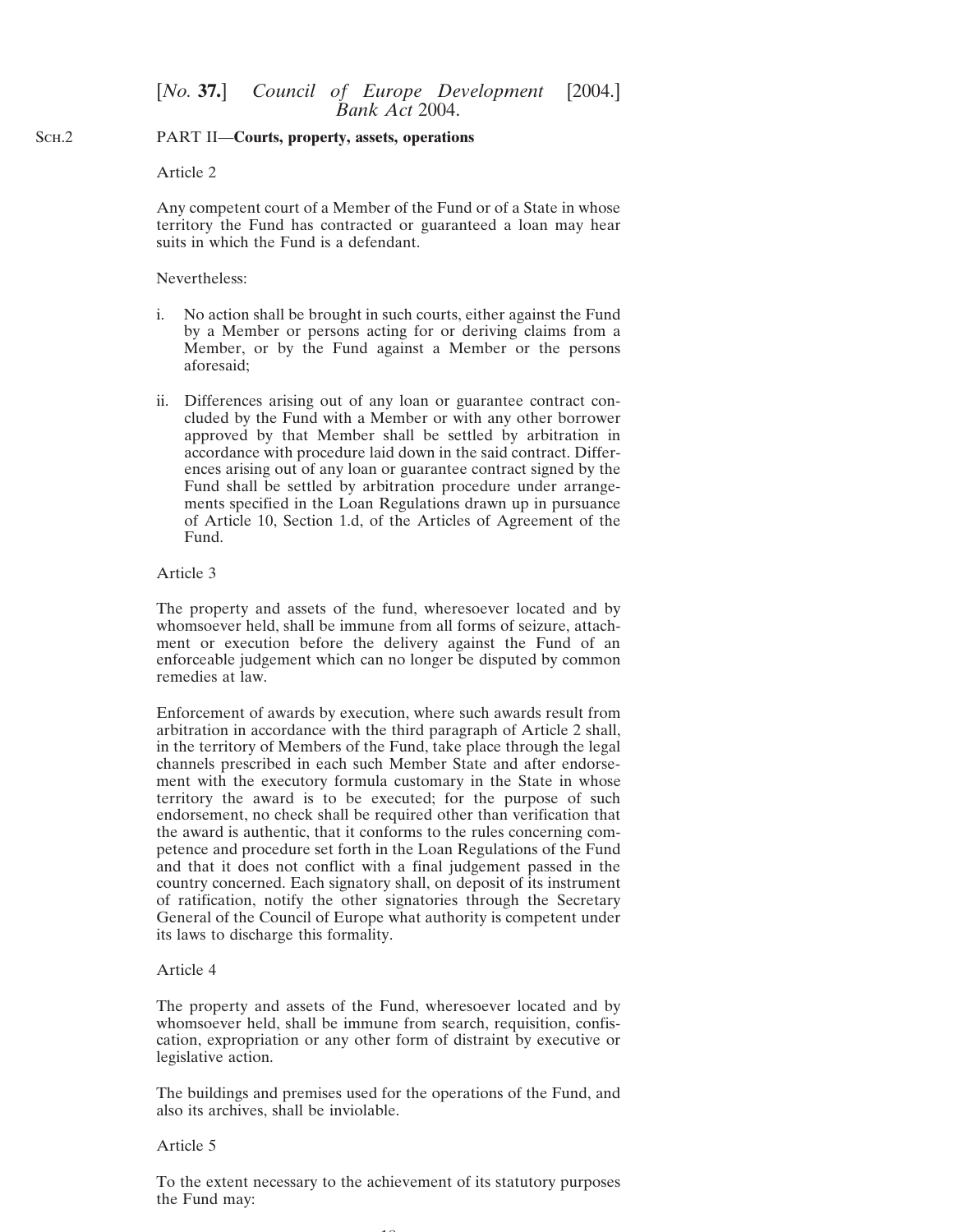a hold currency of any kind and operate accounts in any currency; Sch.2

b freely transfer its funds through banking channels from one country to another or within any country and convert any currency held by it into any other currency.

In exercising its rights under this Article, the Fund shall pay due regard to any representations made to it by the Government of any Member.

### Article 6

The property and assets of the Fund shall be free from restrictions, regulations, controls and moratoria of any nature.

### Article 7

The Resettlement Fund and its assets, income and other property shall be exempt from all direct taxes.

The Resettlement Fund shall be exempt from all taxes in the territory of Members of the Fund in respect of transactions and operations relating to loans contracted by the Fund with a view to applying their proceeds, in accordance with its purpose, to the needs of refugees and surplus population or relating to loans granted or guaranteed by the Fund in accordance with its statutory provisions.

The Fund shall not be granted exemption from any rates, taxes or dues which are merely charges for public utility services.

Member Governments shall, whenever possible, make appropriate arrangements for:

- a exemption from taxes on income derived from interest on bonds issued or loans contracted by the fund;
- b the remission or return of excise duties and taxes which form part of the price to be paid for movable or immovable property or of the payment for services rendered, when the Fund, for official purposes, is making substantial purchases or procuring services the total cost of which includes such excise duties and taxes.

No tax of any kind shall be levied on any security or bond issued or guaranteed by the Fund (or any dividend or interest thereon) by whomsoever held:

- a which discriminates against such security or bond solely because it is issued or guaranteed by the Fund; or
- b if the sole legal basis for such tax is the place or currency in which the security or bond is issued, guaranteed, made payable or paid, or the location of the headquarters or of any office or place of business maintained by the Fund.

### Article 8

The Fund shall be exempt from all customs duties, prohibitions and restrictions on imports and exports in respect of articles required for its official use, unless such prohibition or restrictions have been imposed for reasons of *ordre public*, safety or health. Articles imported under exemption will not be disposed of in any way in the country into which they are imported, except under conditions approved by the Government of that country.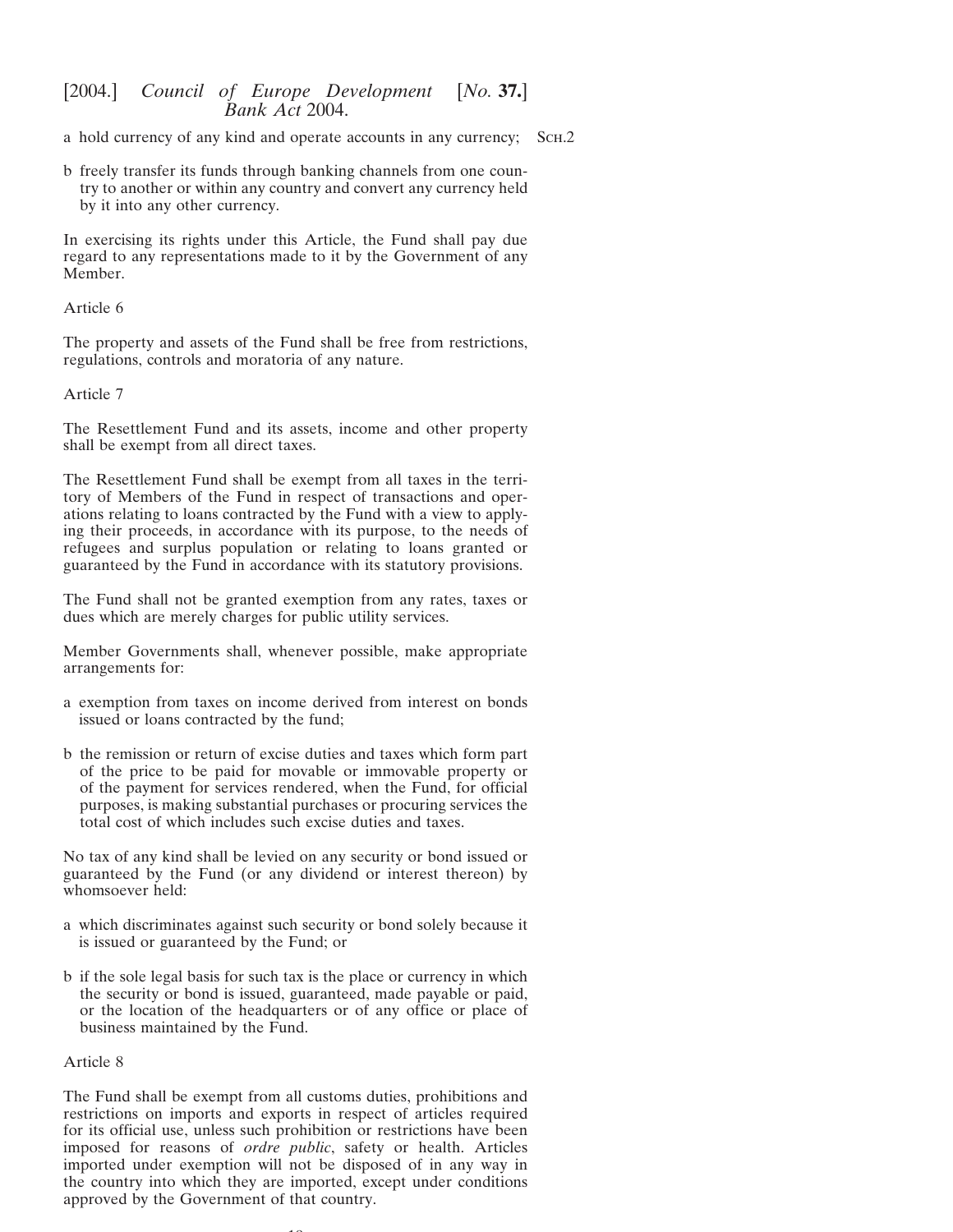#### SC<sub>H.2</sub> PART III—**Organs**

### Article 9

The organs referred to in Article 13 of the Articles of Agreement of the Fund shall enjoy in the territory of each Member State, for their official communications, treatment at least as favourable as that accorded by that Member to diplomatic missions of any other Government. No censorship shall be applied to the official correspondance and other official communications of the organs of the Fund.

### Article 10

Members of the Governing Body, the Administrative Council and the Auditing Board shall be immune from legal process in respect of words spoken or written and all acts performed by them in their official capacity and within the limit of their authority. They shall continue to enjoy such immunity after their terms of office have expired. In addition, they shall be accorded the same immunities from immigration restrictions and alien registration requirements and the same exhange and travel facilities as are accorded by members to representatives of other Governments of the Fund having comparable rank. Sums paid to them in respect of expenses necessarily incurred in the discharge of their duties shall be exempt from taxation.

### Article 11

The privileges and immunities are accorded to the individuals mentioned in Article 10 not for their own personal benefit, but in order to safeguard the independent exercise of their functions. Consequently, a member not only has the right, but is in duty bound, to waive the immunity of its representatives in any case where, in the opinion of the member, immunity would impede the course of justice, and where it can be waived without prejudice to the purpose for which it is accorded.

### Article 12

- a The provisions of Articles 10 and 11 may not be invoked by a representative against the authorities of the state of which he is or has been the representative;
- b Articles 10, 11 and 12.a, shall apply equally to deputy representatives, advisers, technical experts and secretaries of delegations.

#### PART IV—**Officials**

### Article 13

The Governor and officials of the Fund shall be accorded the privileges and immunities specified in Article 18 of the General Agreement on Privileges and Immunities of the Council of Europe.

The Governor will specify the categories of officials to which the provisions of the aforesaid Article shall apply.

The communications specified in Article 17 of the General Agreement on Privileges and Immunities of the Council of Europe shall be made by the Secretary General of the Council in respect of the Governor and also of the officials referred to in the preceding paragraph.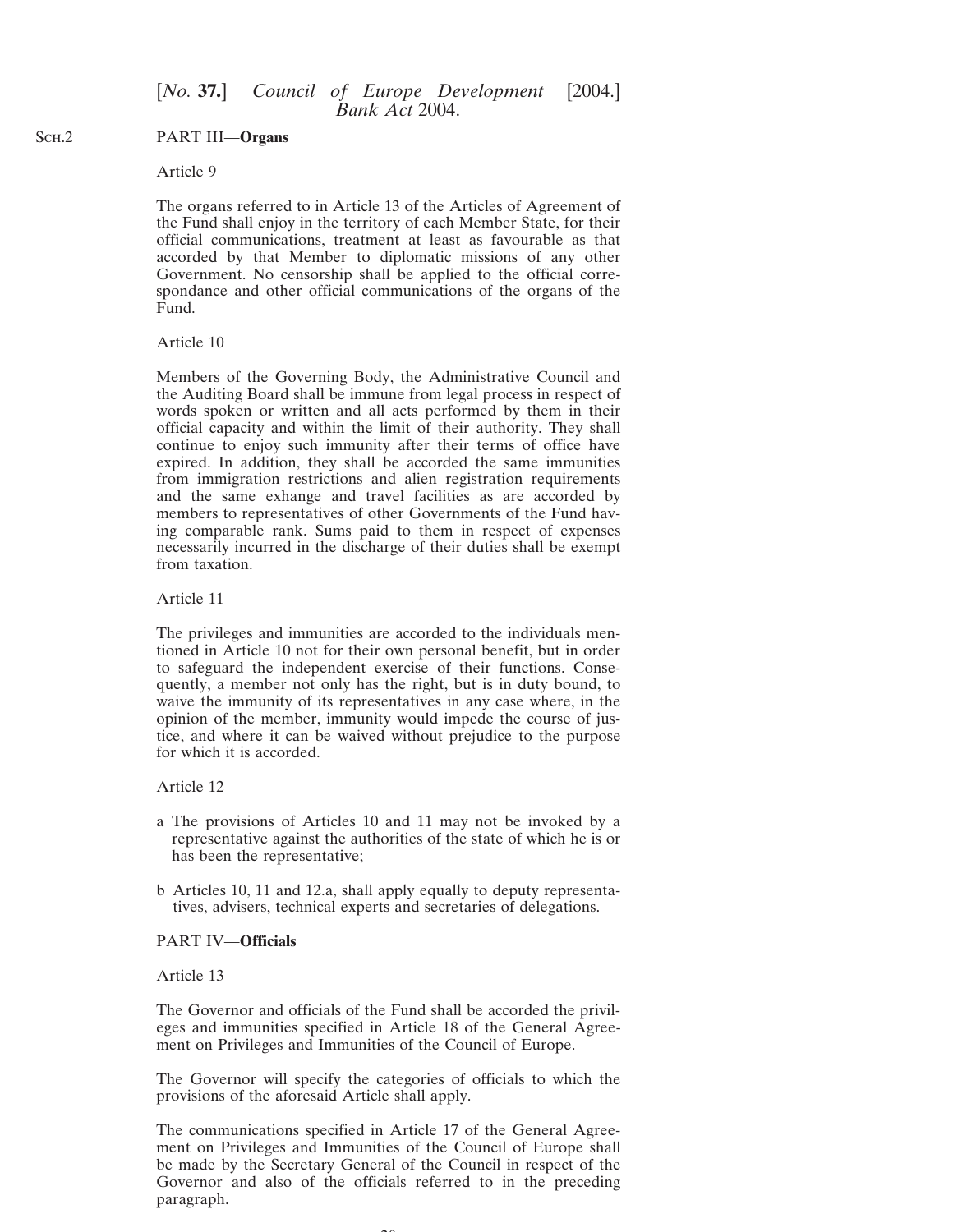The Secretary General, after consulting the Governor, shall have the SCH.2 right and the duty to waive the immunity of any official in any case where he considers that immunity would impede the course of justice and can be waived without prejudice to the satisfactory operation of the Fund. In the case of the Governor, the governing Body of the Fund shall have the right to waive immunity.

### PART V—**Application of the Agreement**

### Article 14

The Governments of Member States of the Fund undertake to seek such constitutional authority as may be necessary to fulfil the statutory obligations assumed by those States *vis-a`-vis* the Resettlement Fund. They undertake likewise to seek such authority in good time in order to be able to fulfil any undertakings into which they may have entered as borrower or guarantor, in accordance with Article VI, Section 3, of the Articles of Agreement of the Resettlement Fund.

### Article 15

The Fund may conclude with any Member State special agreements on the detailed application of the provisions of the present Protocol, supplementing the said provisions or derogating from those of Article 13 above. It may likewise conclude agreements with any State which is not a member of the Fund, modifying the application of the provisions of the present Protocol so far as that State is concerned.

### PART VI—**Final clauses**

### Article 16

The present Protocol shall be ratified and the instruments of ratification deposited with the Secretary General of the Council of Europe. It shall enter into force as soon as three signatories representing at least one-third of the Fund's holdings have deposited their instruments of ratification. For the other Members of the Fund it shall enter into force on the date when their respective instruments of ratification are deposited.

Nevertheless, pending the entry into force of this Protocol in accordance with the foregoing paragraph, the signatories agree, in order not to delay the satisfactory operation of the Fund, to apply the Protocol provisionally from 1st September 1958, or, at latest, from the date of signature, to the extent compatible with their constitutional rules.

### Article 17

Any Government which becomes a Member of the Resettlement Fund after the signature of the present Protocol may accede thereto by depositing an instrument of accession with the Secretary General of the Council of Europe. Such accession shall become effective on the date of deposit if this takes place after the Protocol has entered into force, and upon the date of such entry into force if the accession takes place prior to that date.

Any Government which has deposited an instrument of accession before the entry into force of the Protocol shall immediately apply the latter provisionally, to the extent compatible with its constitutional rules.

 $21$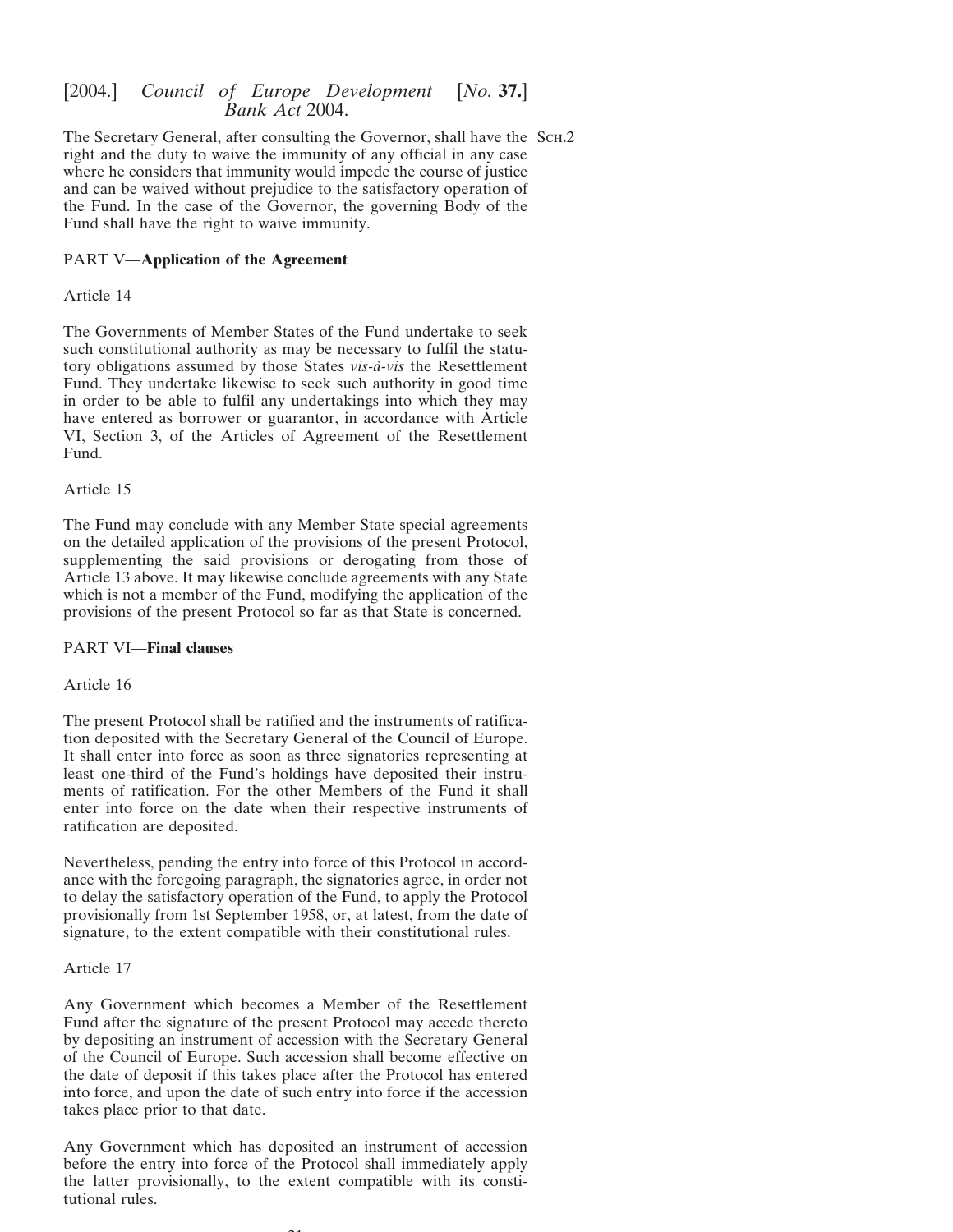Sch.2 In witness whereof the undersigned plenipotentiaries have signed the present Protocol.

> Done at Strasbourg, this 6th day of March 1959, in English and in French, both texts being equally authentic, in a single copy which shall remain in the archives of the Council of Europe. The Secretary General shall transmit certified copies to each of the signatories or States acceding.